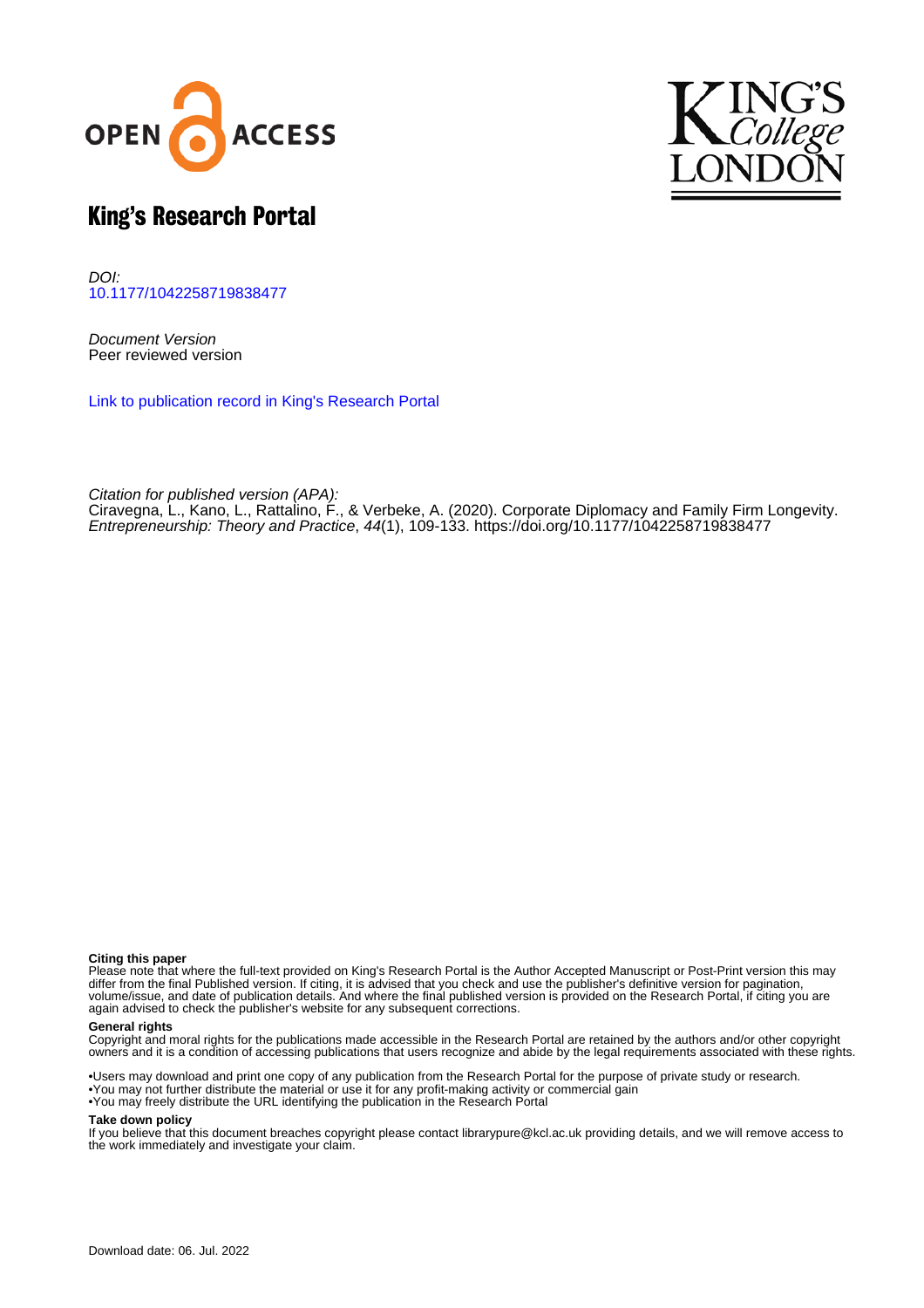# **CORPORATE DIPLOMACY AND FAMILY FIRM LONGEVITY Luciano Ciravegna, Liena Kano, Francesco Rattalino, Alain Verbeke ABSTRACT**

We discuss family firm longevity building upon a new conceptual lens, informed by transaction cost economics (TCE), but augmented with corporate diplomacy thinking. Family firms, because of their superior foundation of bonding social capital (interpreted here as a firm-specific, transaction cost reducing governance mechanism), have an intrinsic advantage vis-a-vis nonfamily firms with regards to utilizing network ties supportive of longevity. Most family firms, however, fail to leverage effectively this governance tool to achieve longevity, due to bifurcation bias (BB), i.e., the unchecked prioritization of assets and relationships that hold affective value for the family. We propose that corporate diplomacy, through its three process steps, *familiarization, acceptance,* and *engagement*, can help the family firm augment its baseline reservoir of social capital, and allows improved economizing on contracting challenges that endanger its survival. Externally, corporate diplomacy helps economizing on expressions of BB in relationships with outside stakeholders, thus augmenting bridging social capital. Internally, it can address biased treatment of family versus non-family human assets, thereby augmenting bonding social capital. Inter-generationally, corporate diplomacy supports access to, and improved reliance upon the firm's social capital by next generation family members. The family firms that focus on corporate diplomacy processes and the resulting social capital creation, greatly improve their chances of longevity.

Key words: family firm, family firm longevity, family firm longevity paradox, transaction cost economics, bifurcation bias, corporate diplomacy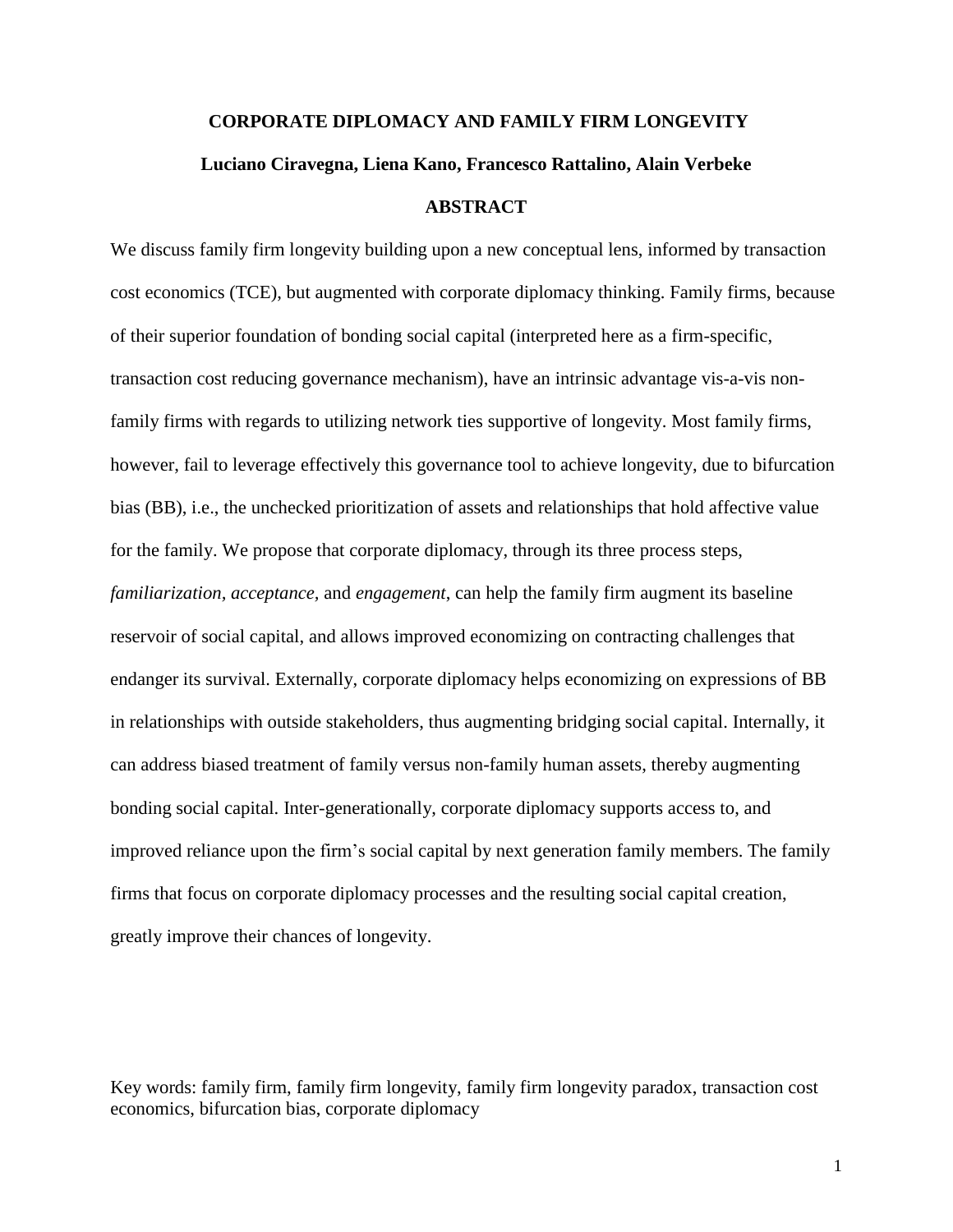#### **INTRODUCTION**

Few family firms, or firms where more than one generation of family is involved in ownership, leadership and/or decision-making (Bennedsen & Foss, 2015), survive for more than three generations (Stamm & Lubinski, 2011). Yet, most of the world's oldest surviving organization (excluding educational institutions, governments, and religious institutions), such as Gekkeikan, a Japanese firm brewing sake since the 1600s, are in fact family firms (Bennedsen & Henry, 2016; World Atlas, 2018). This variance in family firms' lifespan presents a *family firm longevity paradox*, which we attempt to explain in this study.

Prior transaction cost economics (TCE) work on family firms explains the first part of the paradox, that is, the low survival rates of family business. Bifurcation bias (BB), or *de facto* preferential treatment of assets that have affective value for the firm (Jennings, Dempsey,  $\&$ James, 2018; Kano & Verbeke, 2018; Verbeke & Kano, 2012), creates additional bounded rationality challenges (related to scarcity of mind) and bounded reliability ones (related to scarcity of making good on open-ended promises), and can threaten firm survival. Family firm research based on other theoretical foundations, such as stewardship theory and the socioemotional wealth (SEW) perspective, focuses on the second part of the paradox – the reasons why family firms may be better placed at surviving in the long term than non-family firms. Such better odds are ascribed to family firms' long-term orientation (LTO), or a particular way of viewing time and making intertemporal choices (Le Breton-Miller & Miller, 2006). LTO is argued to stem from family firms' prioritization of transgenerational continuity (Memili, Chrisman, & Chua, 2011; Miller & Le Breton Miller, 2005, 2006; Jaskewicz, Combs, & Rau, 2015), as well as from family members' willingness to 'steward' the firm in the long run due to the alignment of interests between owners and managers (Corbetta & Salvato, 2004; Davis, Schoorman, & Donaldson, 1997). Many family firms share the features that the literature has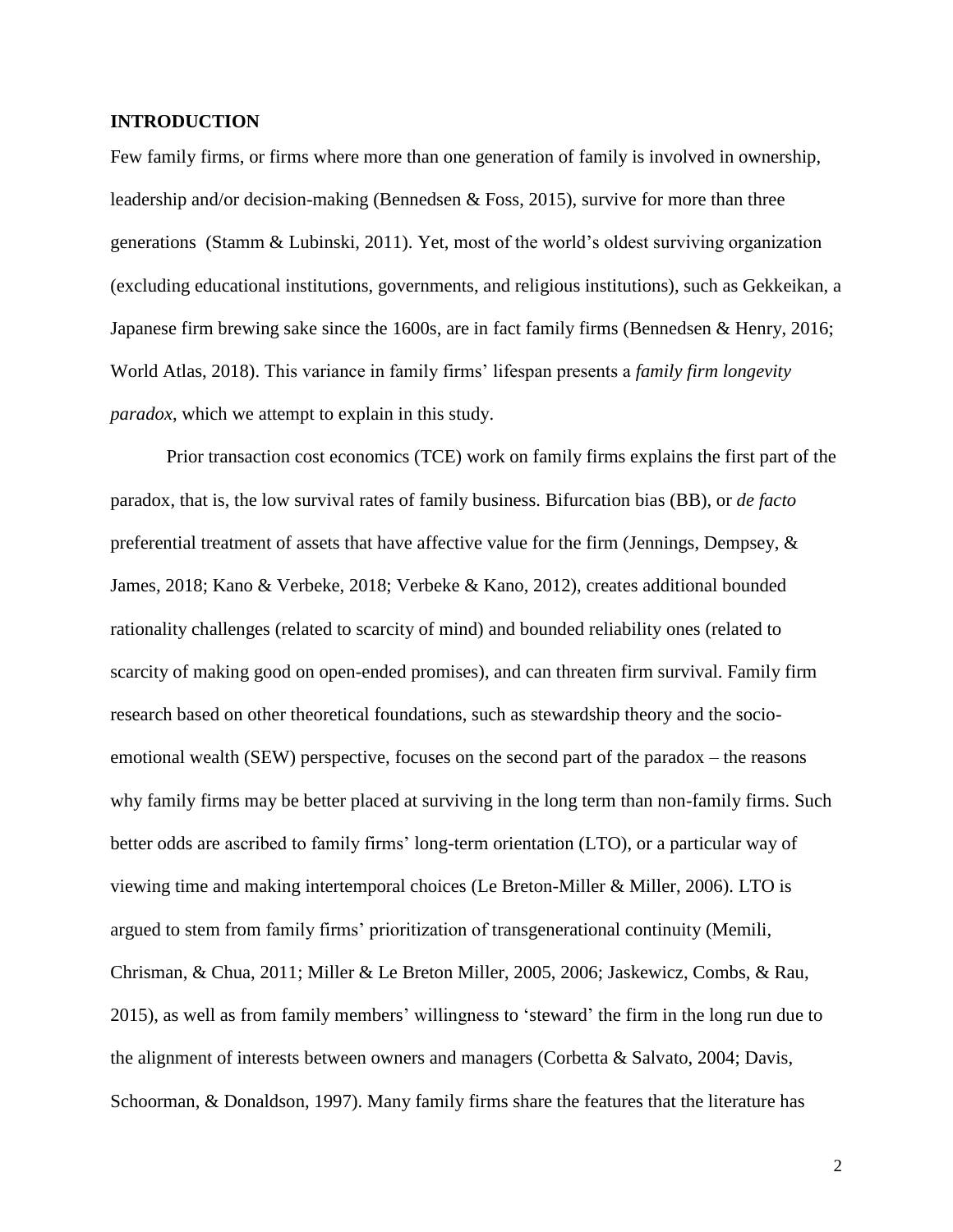identified as supportive of LTO, such as the desire for transgenerational wealth transmission. However, the pursuit of transgenerational continuity can, in itself, threaten business survival, if prioritized indiscriminately, without selecting economizing governance practices supportive of the long-term health of the business (Kano & Verbeke,  $2018$ ).<sup>1</sup>

Most TCE work on family firms focuses on firm-level governance, but TCE argues that firm survival depends upon the ability to economize on both micro-level contracting challenges in the realm of bounded rationality and reliability, and equivalent challenges from *macro-level shift parameters* (changes in the broader political, institutional, social and economic contexts). Williamsonian (1996) *macro-level shift parameters* can vitiate governance tools that firms adopt to economize on bounded rationality and reliability, for example, when government agencies introduce abrupt changes in the legal framework relied upon when signing contracts with third parties. Only firms with the ability to adapt to these macro-level changes can achieve longevity.

It has been argued that some family firms command a unique governance mechanism, namely superior social capital, and are able to sustain this tool in the long term and transmit it trans-generationally. These firms are thereby supposedly apt at the sort of stakeholder management that helps economizing on macro-level shifts (Arregle, Hitt, Sirmon, & Very, 2007; Pearson, Carr, & Shaw, 2008). Yet, few family firms successfully utilize this governance mechanism facilitating long-term survival, because of dysfunctional BB, which prevents them from effectively developing and deploying their social capital outside of the context of affective family-based ties. Achieving longevity implies augmenting the social capital stemming from the family with new relationships to support efficient transactions, and ensuring that these relationships are routinely assessed on the basis of their efficiency properties.

 $\overline{a}$ 

<sup>&</sup>lt;sup>1</sup> Governance practices refer in our paper to established routines through which managerial choices are made and implemented, in the realm of selecting the firm's boundaries, structuring the interactions with external stakeholders and engaging in internal organizational design (including fine-grained practices at the functional level).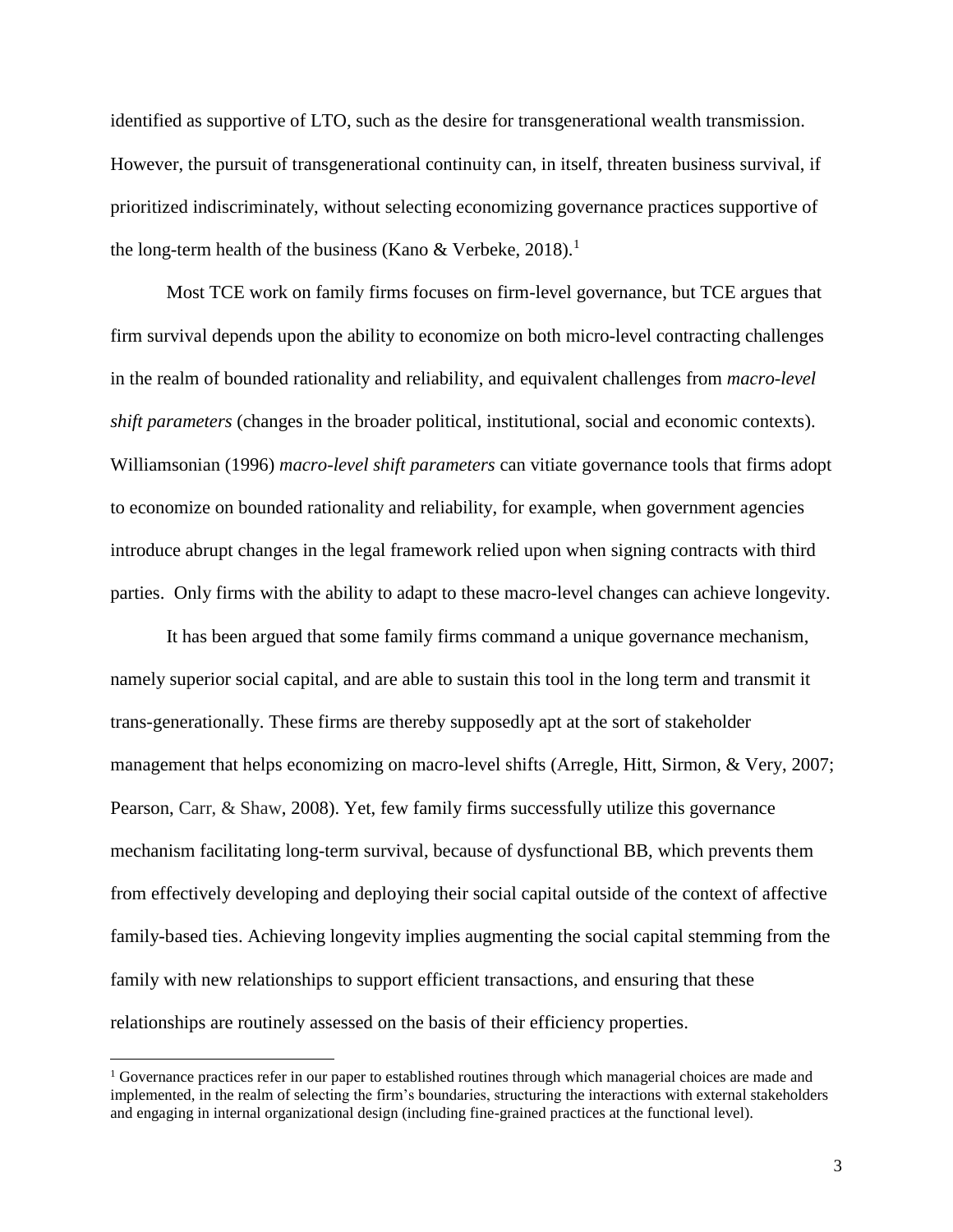We explore how family firms can address these challenges by taking on board insight from the international relations literature, more specifically research on corporate diplomacy. Corporate diplomacy can be described as a set of processes whereby corporations achieve recognition as value-creating partners in broader society. They do this through aligning their corporate values with societal value systems, thereby augmenting their social capital. Corporate diplomacy thinking suggests actionable paths in the process sphere to strengthen social capital as a governance mechanism, allowing *inter alia,* the favourable repositioning of the firm in its broader environment (Ordeix-Rigo & Duarte, 2009). In the context of family firms, which from the outset supposedly command superior social capital, built around family ties, the nurturing of corporate diplomacy processes is instrumental to achieving longevity. Corporate diplomacy helps family firms economize on BB, at the micro and macro levels, and transmit economizing practices across generations of family managers.

The remainder of this paper is structured as follows. We start by summarizing extant research on family firm longevity and provide a brief review of core TCE arguments in the context of family firms. Next, we review the concept corporate diplomacy. We then develop our conceptual model and explain how family firms use corporate diplomacy processes to adapt to their macro environment, achieve firm-level governance efficiency, and transmit successful practices through generations. We conclude with summarizing our findings and discussing implications for future research. While this is a deductive, theory-driven study, our ultimate goal is to attain an in-depth understanding of drivers of longevity in real-world family firms. We rely on examples of old, multi-generational family firms to support our conceptual arguments.

#### **FAMILY FIRM LONGEVITY**

The family firm literature suggests that the pursuit of non-economic goals, such as a desire for dynastic succession, emotional attachment of the family to the business, and identification with it,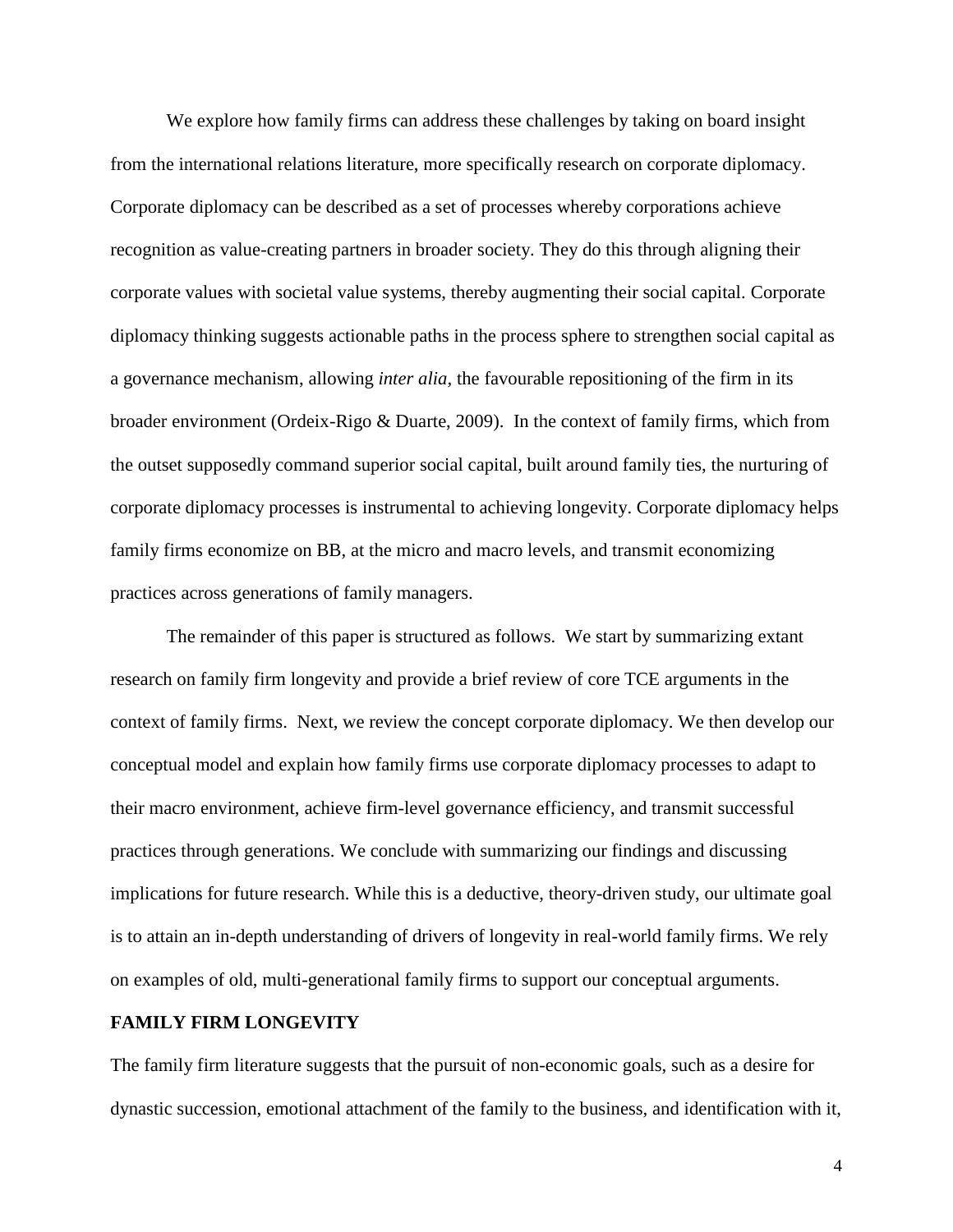creates incentives for long-term survival (Gomez-Mejia, Haynes, Núñez-Nickel, Jacobson, & Moyano-Fuentes, 2007). Further, the desire to transmit wealth to future generations implies that family firms often extend the time horizon of expected returns and are willing to invest in longterm projects, a phenomenon labelled 'patient capital' (Sirmon & Hitt, 2003).

Scholars espousing the stewardship perspective argue that family members are more likely to be 'stewards' of the firm, investing their personal relational and financial capital for the survival and success of the business, and avoiding short-term return-driven behavior that might compromise long-term survival (Davis et al., 1997; Le-Breton Miller & Miller, 2011). The stewardship perspective assumes that family members act in pursuit of organizational interests, and that this alignment of individual and organizational goals explains the ability to survive over the long term (Corbetta & Salvato, 2004). However, family members may act in pursuit of selfinterest in ways that do damage to the firm, for example, by shirking or even pillaging its resource base (Schultze, Lubatkin, Dino, & Buchholtz, 2001). Stewardship behavior does not automatically eliminate 'basic truths' about the nature of individuals, such as bounded rationality and reliability (Chrisman, 2018): that is, even when family managers purposefully act as stewards, their inherent bounded rationality and reliability may prevent them from achieving intended pro-organizational outcomes, unless there are control mechanisms in place to economize on information asymmetries and commitment non-fulfilments. Yet, evidence suggests that family managers are often reluctant to implement formal monitoring and control systems (Dyer, 2006). Stewardship behaviour may actually discourage formal controls (Corbetta & Salvato, 2004; Hernandez, 2012). Stewardship, on its own, can therefore not explain longevity, nor can it explain why many family firms do *not* survive past the second generation.

Lumpkin and Birgham (2011, p. 1050) define LTO as: "the tendency to prioritize the long-range implications and impact of decisions and actions that come to fruition after an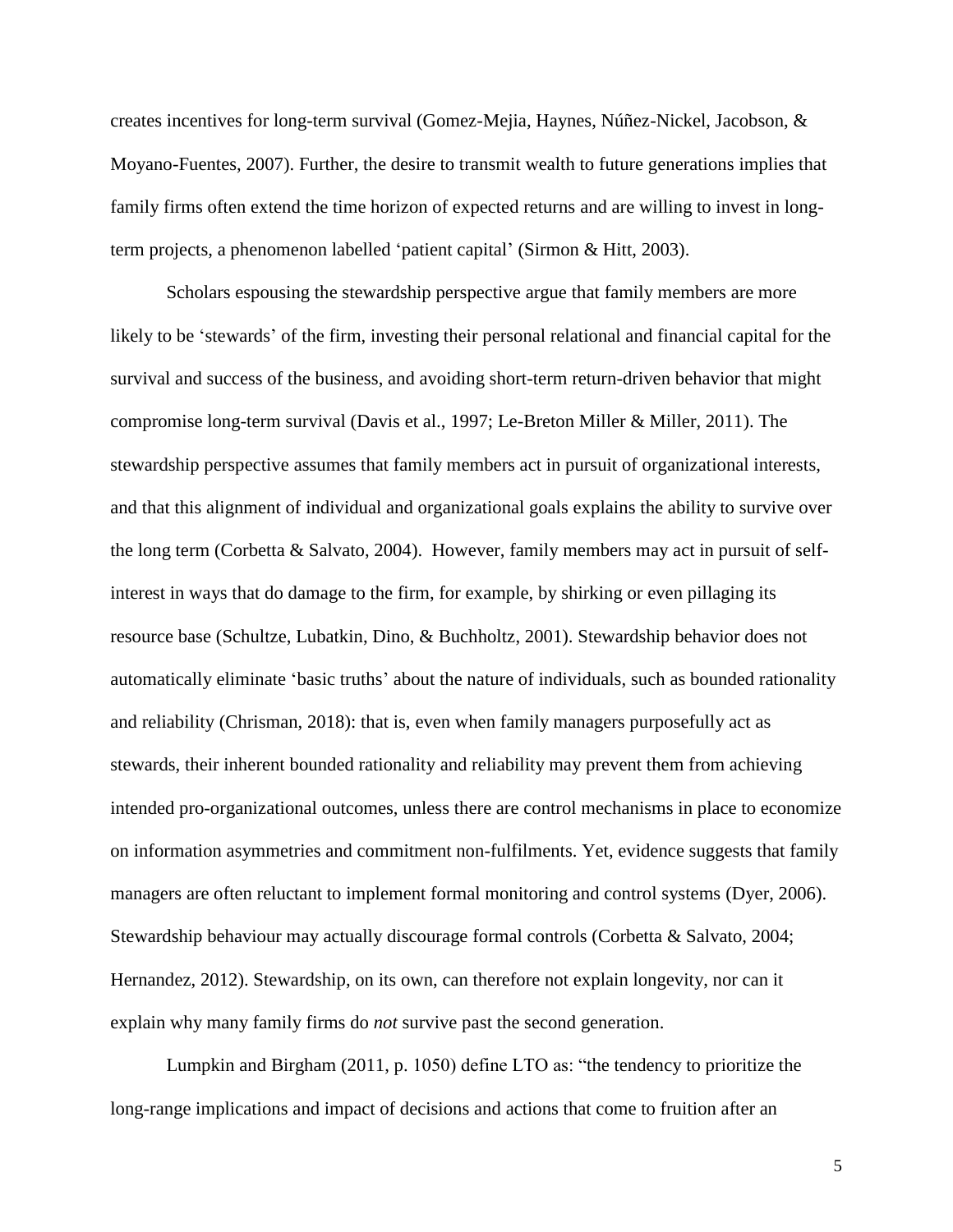extended time period." They argue that families where decision makers are guided by LTO should be more apt at surviving in the long-term. Le Breton-Miller and Miller (2011, p. 1171) argue that the key to understand longevity is multi-temporality, or "the ability to achieve enduring success by meeting both short and long-term challenges." Here, the emphasis is not only on the importance of pursuing long-term objectives, but also on doing so in ways that do not compromise short-term performance, that is, balancing a long-term horizon with the ability to respond to market requirements in the short run. As suggested by Sharma & Manikutty (2005, p. 295): "For firms desirous of longevity as family firms … changes in the environment require strategic responses on the part of a firm (such as readjustment of the business portfolio and divestment of unproductive resources), so as to enable regeneration and renewal".

Yet, family firms are known to be resistant to the types of changes mentioned by Sharma & Manikutty (2005); it has been argued that these firms are often less innovative, enter fewer new markets, and are less involved in patenting (Betrand & Shoar, 2006; Gómez-Mejía, Makri, & Larraza-Kintana, 2010). Neither stewardship theory, nor work on LTO can therefore explain why some family firms achieve high longevity, whereas many more do not. In contrast, the TCE theory of the family firm may be more promising in explaining the above duality, and providing predictions as to when high longevity can be expected, as we explain below.

#### **TCE AND THE FAMILY FIRM**

TCE's core premise is that economic actors will select and retain the most efficient governance mechanisms to conduct exchanges, by aligning governance mechanisms with the attributes of a given transaction (or a set of transactions), in a cost-economizing way (Hennart, 1994; Williamson, 1981, 1996). The Williamsonian version of TCE is built upon three core assumptions: asset specificity, bounded rationality, and opportunism (Williamson, 1996). In subsequent work, the concept of bounded reliability was introduced as an alternative to the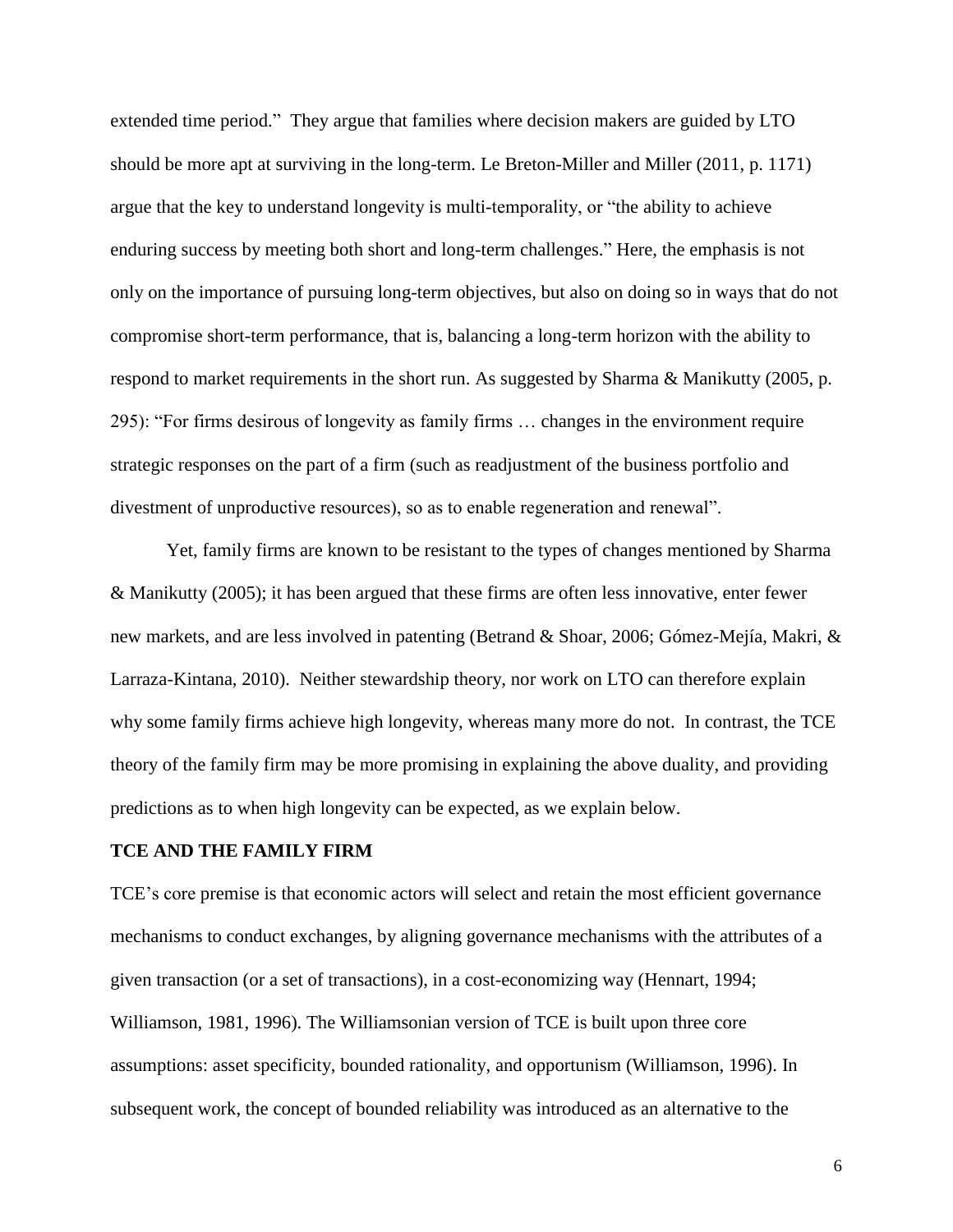narrow assumption of opportunism (Kano & Verbeke, 2015; Verbeke & Greidanus, 2009).<sup>2</sup> Ultimately, sustainability of governance (which, in the case of family firms, means survival and longevity *as family businesses*) results from the firm's ability to select and deploy a mix of governance mechanisms that allow economizing in contracting, and to adjust these mechanisms over time (Hennart, 1994).

The sustained efficiency of governance mechanisms (relative to real world alternatives) is tied to macro-level shift parameters characterizing the environment in which the firm operates. These shift parameters, e.g., "changes in property rights, contract laws, norms, customs, and the like" (Williamson, 1996, p. 223), represent the essence of the evolution of the firm's broader environment, and must be taken into account in the unfolding of governance over time.

Changes in the macro environment can be abrupt, for example because of revolutions, and coups d'état. When these changes occur, firms become exposed to new bounded reliability issues, because extant economizing instruments, such as previously optimal market contract clauses, may become misaligned (Gao, Zuzul, Jones, & Khanna., 2017). Macro-level shocks may negatively affect third parties the firm has contracts with, making them unable to fulfill their commitments to the firm.

Longevity requires the ability to economize not only on macro-level shocks, but also, more broadly, on macro-level institutional frailties (e.g., a weak property rights regime), which can exacerbate bounded rationality and bounded reliability challenges in all transactions, and thus

 $\overline{a}$ 

<sup>2</sup>Bounded reliability explains instances of commitment non-fulfillment that occur due to a variety of reasons including, but not limited to, strong-form self-interest. These reasons fall into three distinct categories: (1) opportunism; (2) benevolent preference reversal; and (3) identity-based discordance. Scholars espousing the concept of bounded reliability argue that governance systems should be designed so as to economize on bounded rationality and bounded reliability (and not exclusively opportunism) of economic actors involved in transactions. In this study, we adopt the concept of bounded reliability, rather than the narrower concept of opportunism, as a core behavioral assumption.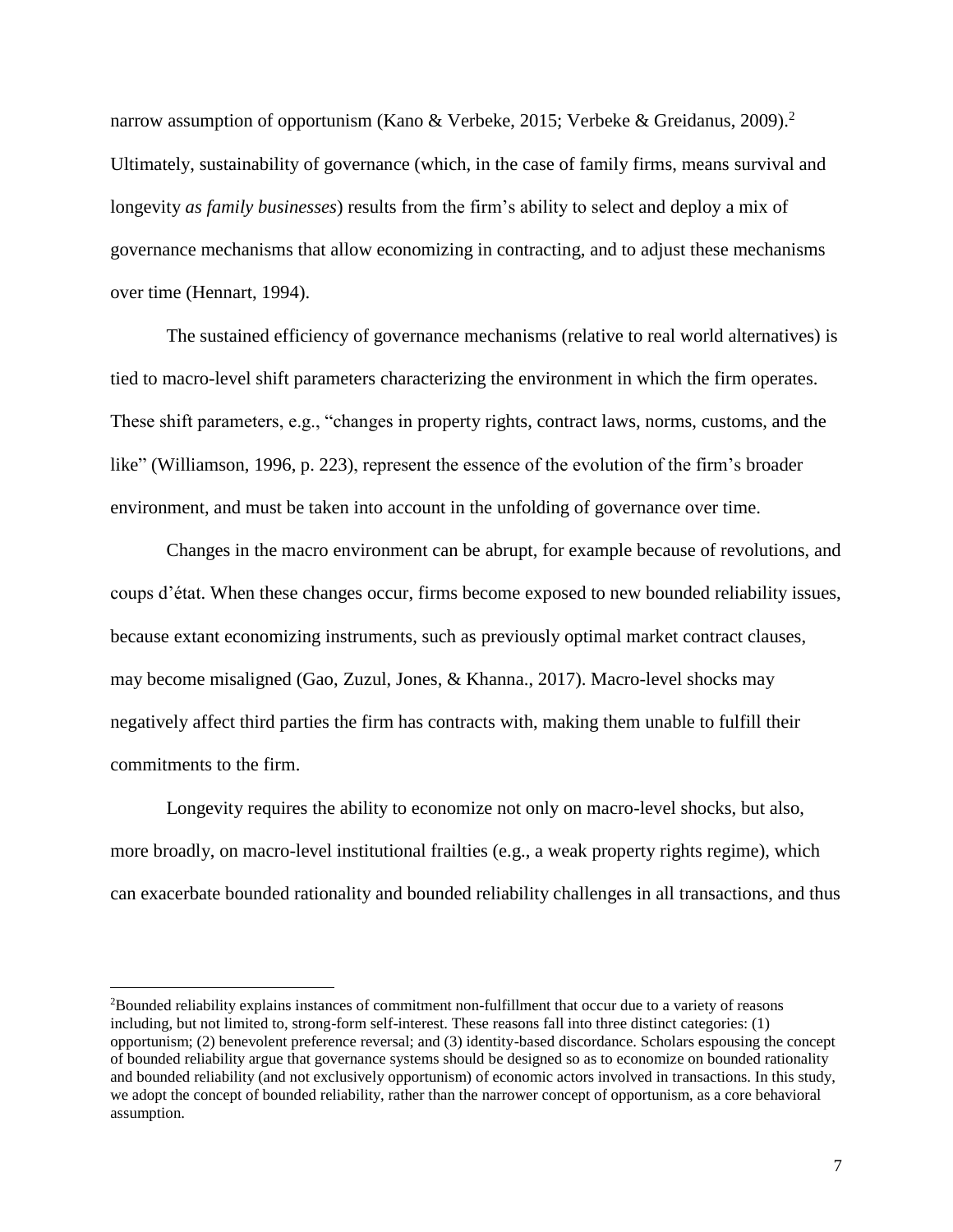create uncertainties that hinder contracting generally, e.g., when contracts are unlikely to be enforceable through the route of legal recourse.

Comparative efficacy of governance mechanisms varies with the macro environment on the one hand, and the micro-level attributes of economic actors – that is, bounded rationality and reliability – on the other (Williamson, 1996). In a family firm, the core behavioural assumptions of TCE take on a unique form. *First*, family firms are characterized by family-based asset specificity (Verbeke & Kano, 2010), whereby, e.g., family members employed by the firm, heritage product lines or physical resources, or particular ingrained routines, cannot be adjusted and redeployed as quickly and efficiently as in a firm with dispersed ownership (Pollak, 1985). *Second*, because of family-based asset specificity, family firms experience unique bounded rationality and bounded reliability challenges, whereby family-based resources and non-family ones (e.g., professional managers) can be subjected to differential treatment. Here, family-based resources are associated with a positive affect and treated by default as valuable heritage assets. In contrast, non-family resources are associated with a negative affect and viewed as commodities, regardless of the actual value-creating potential of these resources for the firm. This systematic pattern of differential treatment of two resource categories, or BB (Chua, Chrisman, Steier, & Rau, 2012; Verbeke & Kano, 2012), is expressed in a unique set of affect-based decision rules and routines in family firms that are dysfunctional and restrict the firm's access to – and efficient usage of – requisite resources. As such, BB has three main features. It is the product of family-based asset specificity; it represents a unique expression of bounded rationality, whereby an affect bias clouds decision makers' judgment and preferences when selecting decision rules and routines; and it can act as a trigger of bounded reliability in some family firms, e.g., when technically incompetent family managers, through being appointed to high office, can obstruct competent non-family managers, who may in turn become demotivated and unreliable,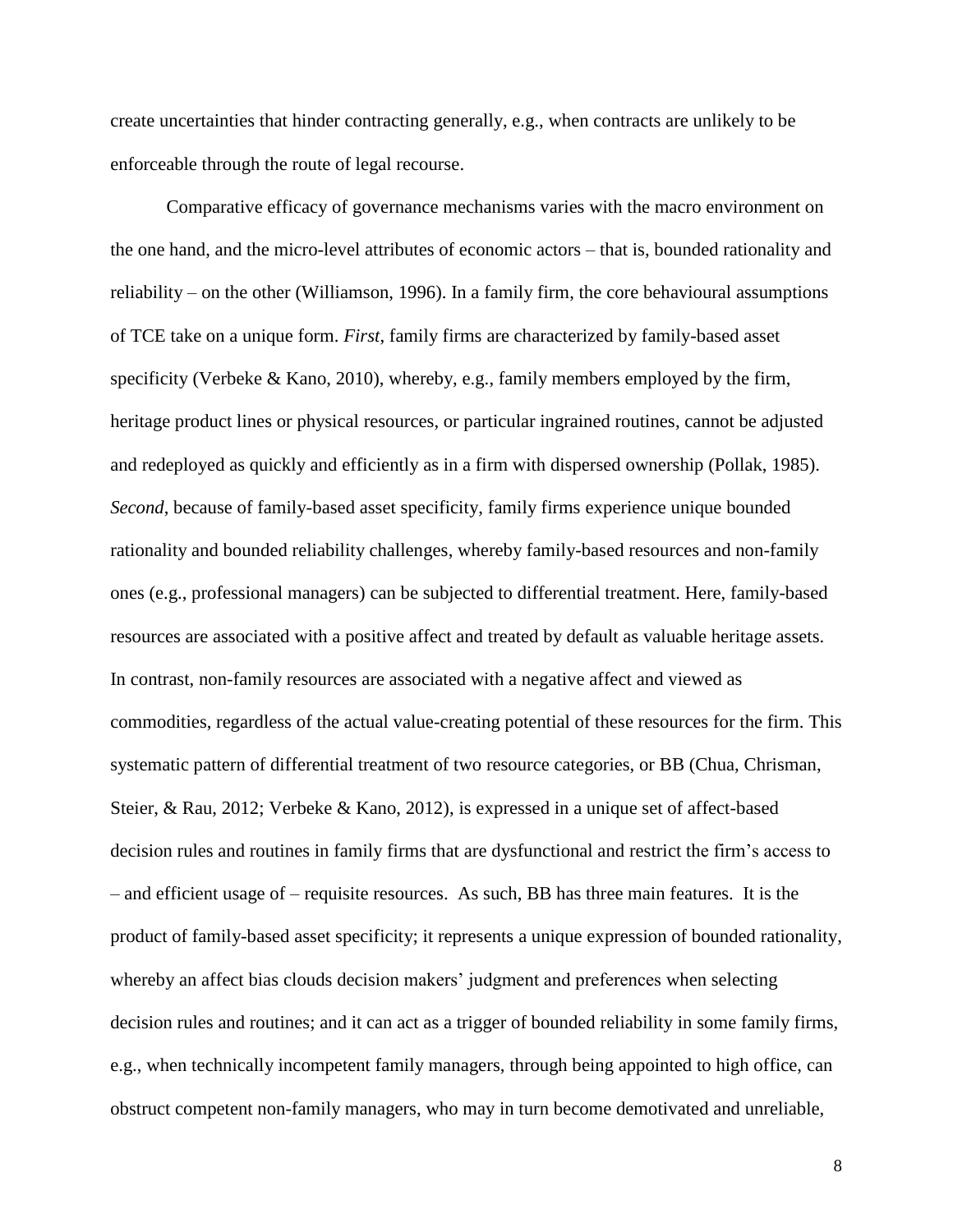and ultimately leave the firm. While not all family firms are bifurcation biased, they are by default more susceptible to BB than their non-family counterparts, and this contributes to explain their overall, low rates of survival (Kano & Verbeke, 2018).

Mainstream TCE acknowledges a feedback effect between the macro-environment and the individual (Williamson, 1996), but its core focus is on transaction-related efficiency. In contrast, the ways in which individual attributes can affect the firm's interactions with macrolevel shift parameters are not a typical subject of study in TCE. Below, we do address such interactions in the family firm context. More specifically, we explain how family firms can use corporate diplomacy processes to economize on bifurcation bias.

# **CORPORATE DIPLOMACY AS AN ECONOMIZING STRATEGY IN FAMILY FIRMS Corporate diplomacy and social capital**

Corporate diplomacy can be defined in managerial terms as "an attempt to manage systematically and professionally the business environment in such a way as to ensure that business is done smoothly" (Steger, 2003, p. 18). The concept originated in the field of international relations, and is fairly new to management research, where it has been used predominantly to explain responses by firms to political and social forces in the global economy (Westermann-Behaylo, Rehbein, & Fort, 2013). Management scholars who study corporate diplomacy have identified a range of objectives of corporate diplomacy processes, including adaptation to volatile and fragmented environments, meeting expectations of diverse stakeholders (Steger, 2003), dealing with exogenous crises (Saner, Yiu, & Søndergaard, 2000), increasing legitimacy (Ordeix-Rigo & Duarte, 2009), and cultivating a long-term organizational mindset (Henisz, 2014).

At the core of corporate diplomacy, and often coinciding with its definition, is the management of relationships with stakeholders (Westermann-Behaylo et al., 2015), which supports a firm's 'license to operate'. Ordeix-Rigo and Duarte (2009, p. 557) argue that: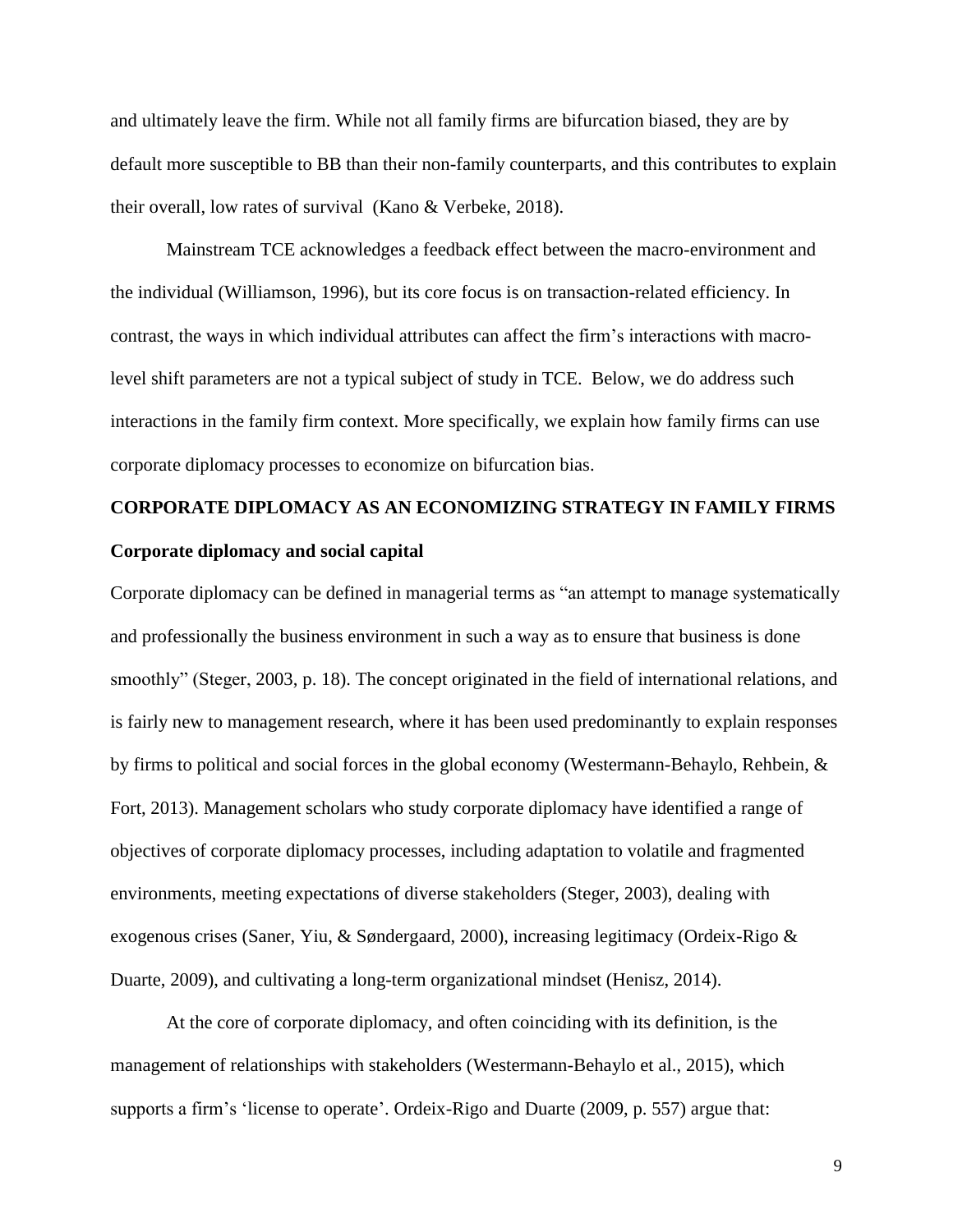"corporate diplomacy is a way to strengthen the network of stakeholder relationships for a company and thus a valid stakeholder management strategy". These stakeholder relationships are embedded in, and facilitated by, inter-personal relationships, which link organizations. Many of the components of corporate diplomacy, such as dialogue, bidirectional processes, participatory decision-making, and engagement with society, can ultimately be viewed as process elements strengthening the firm's social capital. In business firms, social capital in the form of network ties, functions as a governance mechanism facilitating economic transactions (cf. Nahapiet & Ghoshal, 1998: p. 243). Henisz (2016) and Saner et al. (2000), though not establishing a link with the social capital construct, emphasize that corporate diplomacy is about developing relationships outside of the firm, at multiple levels, as a means to establish mutual understanding.

Family firms supposedly command unique social capital (as compared with nonfamily firms) to support their economic transactions (Chrisman et al., 2011). The family, because of its clear boundaries, and because it is a locus for repeated exchange, facilitates the development of social capital (Coleman, 1988). Family firms benefit from access to kinship networks and typically also maintain historical and social ties with their communities; these ties, as well as flexibility in building long-term reciprocal relationships with stakeholders, are argued to provide family firms with social capital advantages over their nonfamily counterparts, whose relationships are constrained by formal procedures and structures, as well as short-term shareholder-driven considerations (Acquaah, 2012).

Sociologists distinguish between *bonding* social capital and *bridging* social capital. Bonding social capital signifies 'closure', and defines boundaries separating the members of a group, who share specific collective goods, from non-members (Adler & Kwon, 2002; Putnam, 2000). Bridging social capital refers to ties among otherwise unconnected people and groups (Gedajlovic & Carney, 2010), which support the circulation of ideas across different social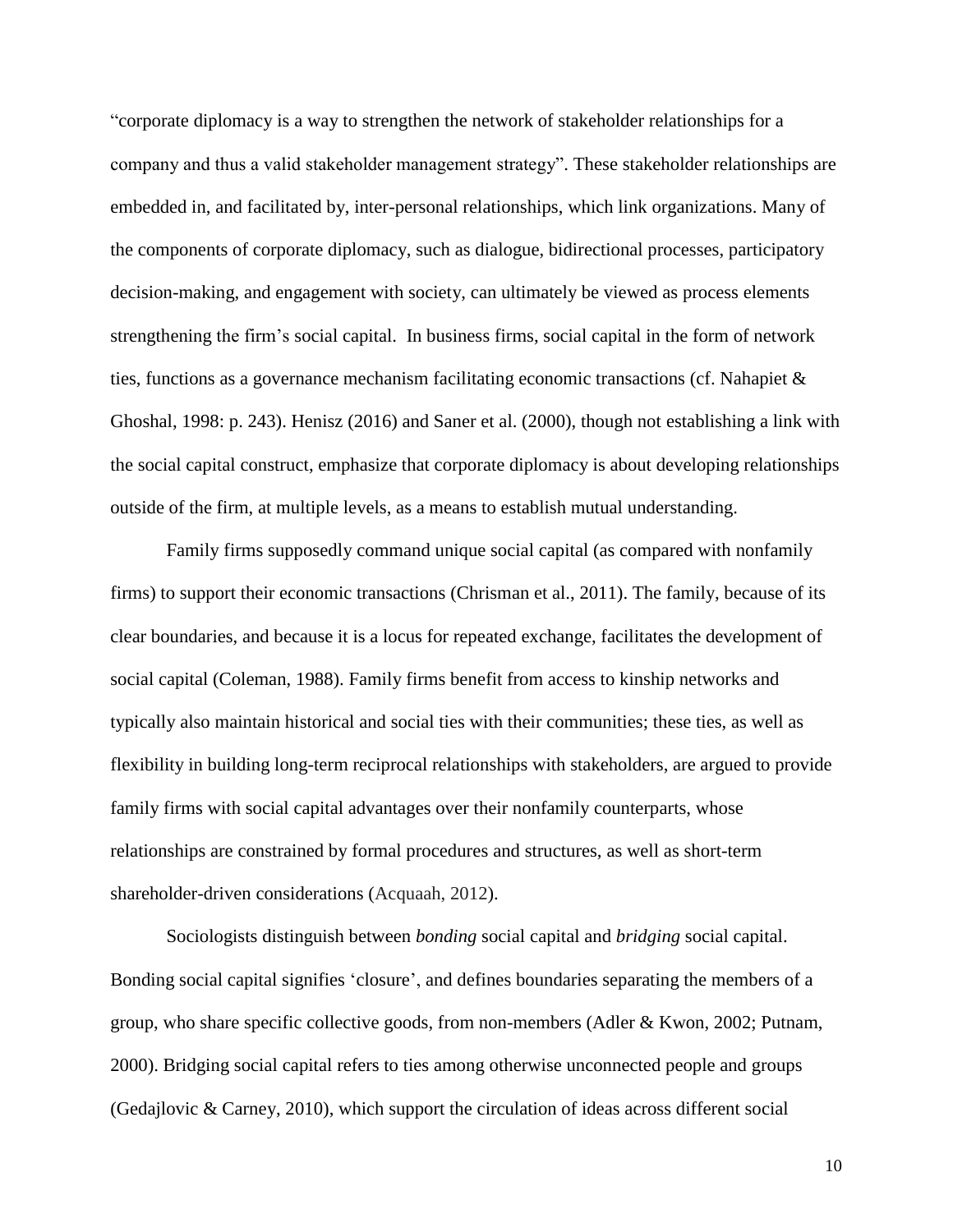contexts (Adler & Kwon, 2002; Burt, 2004), and provide access to financial and human resources (Kang, 2003; Putnam, 2000). The challenge for family firms is to combine their unique bonding social capital in the realm of family ties (Gedajlovic & Carney, 2010), with bonding social capital within the firm, but beyond family ties, and with bridging social capital.

As suggested above, social capital and corporate diplomacy processes can be given a TCE interpretation. The essence of social capital as a governance mechanism, resides in the ties connecting individuals and groups. These ties can support the economic efficiency of transactions, to the extent that they reduce information asymmetries and reliability challenges. By deploying corporate diplomacy processes, family firms can strengthen their foundational bonding social capital advantage in the realm of family ties, and extend it to non-family ties inside the firm, and to bridging social capital with external stakeholders, thereby reducing BB and fostering longevity. In the spirit of Ordeix-Rigo and Duarte (2009), a distinction can be made among three process steps (focused here on bridging social capital):

- 1. *Familiarity*: Here, the firm aims to become more familiar with outside stakeholders, and to familiarize these stakeholders with the firm.
- 2. *Acceptance*: The aim of this step is to align corporate values and achieve recognition of a fundamental similarity – with stakeholder values, so that the stakeholders would view the firm as a value-creating party.
- 3. *Engagement*: Firms strive to co-create value with and for the stakeholders.

Family firms can implement these steps to economize on BB so as to both effectively respond to macro-level shift parameters and to sustain efficient governance at the firm level. Further, family firms can utilize corporate diplomacy steps to transmit economizing practices to subsequent generations, in order to support longevity. *First*, externally, in the realm of bridging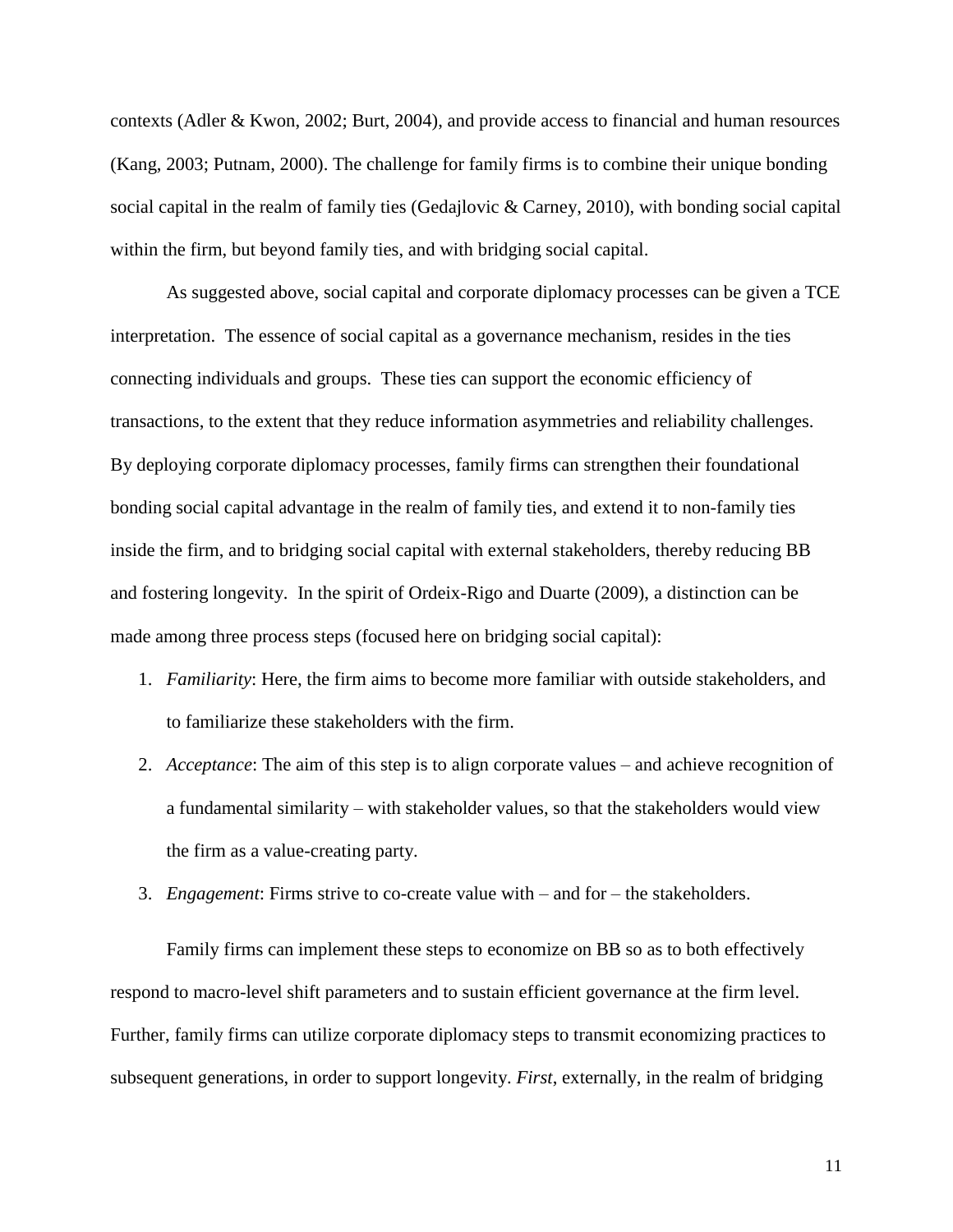social capital, family firms must have a keen awareness of their environment and stakeholders; accept stakeholders outside of the immediate kinship circle as relevant; and engage with them meaningfully so as to mitigate external shocks. *Second,* internally, and more in the realm of bonding social capital, founding families must familiarize themselves with non-family assets (both human and non-human), accept those assets as non-commodity, and engage with them in a meaningful way so as to achieve efficiency and create long-lasting value for the firm. *Third*, again in the realm of bonding social capital, but related to family ties, cross-generational transmission of efficient practices and access to the firm's entire reservoir of social capital, follows the same processes, whereby future generations of family are purposefully socialized to achieve familiarity and acceptance, and reciprocal engagement between generations (whether structured or unstructured).

The above tripod of corporate diplomacy process-steps leading to augmented social capital, complements the conventional TCE arsenal of economizing tools that seldom focuses on process-related antecedents to effective governance mechanisms. In the following sections, we describe how family firms can apply the three processes of corporate diplomacy to sustain longevity. Our arguments are summarized in Table 1.

#### (Insert Table 1about here)

#### **Corporate diplomacy: Macro level and outside actors**

Family firm scholars have identified the ability to manage stakeholder relationships by using the family's social capital as one of the explanations for the long-term survival of some family firms (Sharma, 2008; Miller & Le-Breton Miller, 2005; Ward, 2004). Although the immediate advantage of family firms is the social capital residing in the family acting as a governance tool, the family's set of extended relationships can also support economic transactions in ways not available to a non-family firm (Carr, Cole, Ring, & Blettner, 2011). For example, relatives that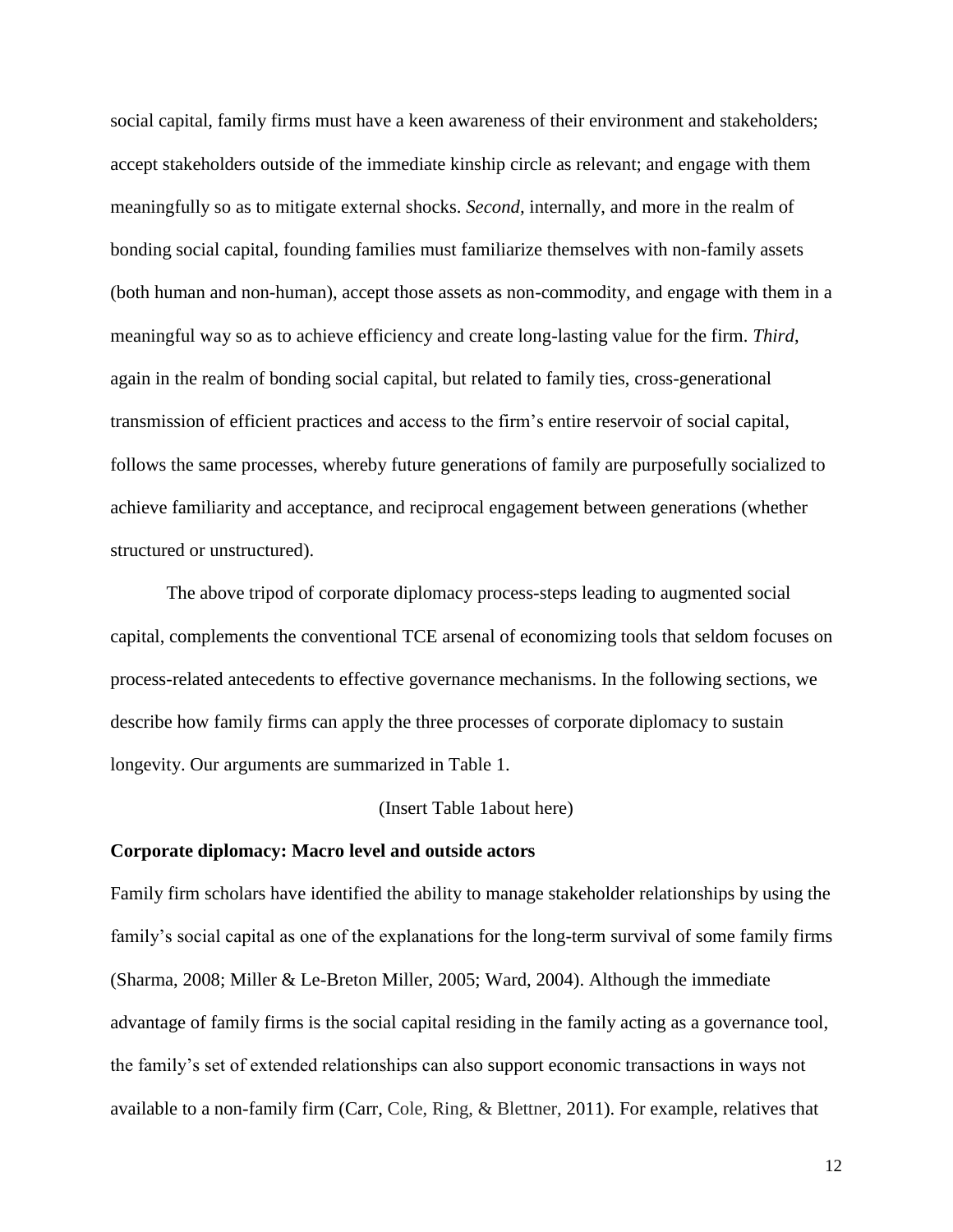do not work in the firm can act as bridges, linking family managers with distant social groups, such as, for example, an NGO that holds adversarial views of the firm and would otherwise be closed to the idea of constructively communicating with it.

Family-based social ties are unique in that they become established over a long term and permeate both the family and the firm domains (Habbershon, Williams, & MacMillan, 2003). Family-based social ties complement conventional contractual mechanisms for economizing on bounded reliability in contexts where institutional environments are weak or uncertain. Due to their complexity and embeddedness, these ties are difficult for competitors to imitate (Stadler, Mayer, Hautz, & Matzler, 2018), and the continuity of succession enables family firms to maintain and exploit their social networks more effectively and over the long run (Le Breton-Miller & Miller, 2006; Sirmon & Hitt, 2003). The shorter managerial tenures and performance horizons of non-family firms make it difficult to develop and maintain stakeholder relationships that help manage macro-level shifts (Henisz, 2016).

Family firms start with a governance advantage, because they can rely on family-based social capital, amassed over a long period of time (Gedajlovic & Carney, 2010). However, family firms are also particularly vulnerable to the negative effects of 'social closure', that is, circumstances where a firm prioritizes transactions with stakeholders based on pre-existing network ties, without evaluating real-world alternatives (Ostrom, 2000; Gargiulo & Benassi, 2000). Further, family firms' social ties are often local and restricted to a selected group of 'trusted' individuals and organizations (Berrone, Cruz, Gomez-Mejia, & Larraza-Kintana, 2010; Stadler et al., 2018). These ties limit the firm's growth, as it becomes challenging for internationally or functionally diversified family firms to continuously rely on a limited spectrum of network ties for complex transactions (Arregle et al., 2007). The challenge arises when family firms become entrenched in 'special' relationships, to the exclusion of other relevant partners –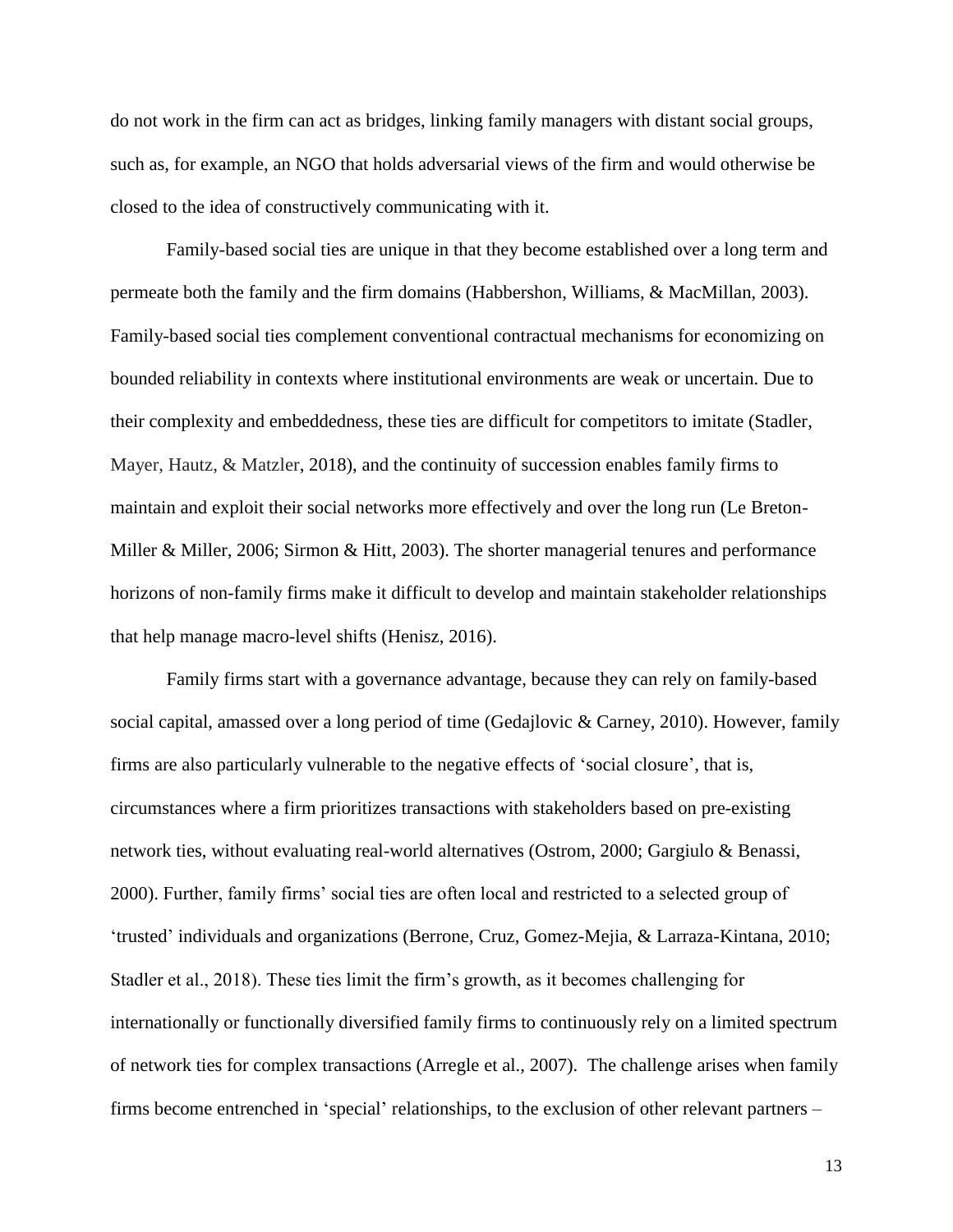e.g., family firms may be slow to change trusted suppliers even when there are performance problems (Uhlaner, van Goor-Balk, & Masurel, 2004), or to accept non-kin/non-family stakeholders as potentially reliable (Reuber, 2016). These issues can be characterized as expressions of BB in the realm of bridging social capital. Here, the three steps of corporate diplomacy facilitate economizing on BB.

*Reciprocal familiarization*. This first step of corporate diplomacy entails that the family firm should develop familiarity with features and capabilities of a broad range of stakeholders, both current and potential, beyond those that are already linked to the family via existing social capital. Contextual awareness, resulting from the constant scanning of the macro environment and associated players, is a critical ingredient of familiarization. Macro-level shift parameters bring with them shifting stakeholder relevance. Family firm managers must identify relevant players in the changing environment, with whom reciprocal links should be established. These actors may include political figures, actors in relevant non-market institutions that can contribute relevant knowledge, as well as commercial intermediaries and potential partners (Kano, 2018). At the same time, the continued relevance of current linkages must be assessed, so as to determine whether present linkages with external actors are advancing or limiting the firm's adaptation to its macro-environment, and whether they maintain their economic value (Seigal, 2007).

The familiarization step is necessarily reciprocal, which means that the firm must also become familiar *to* a broad range of stakeholders (the market, potential partners and intermediaries, institutional stakeholders, etc.). In the context of a family firm, this includes familiarizing the environment not only with the firm's economic value proposition, but also with the 'family angle'. This includes communicating the family identity (as it relates to the way the business is run) to external stakeholders and providing relevant "family persona cues" (Parmentier, 2011, p. 222). The family can present itself as a guarantor of continuity or a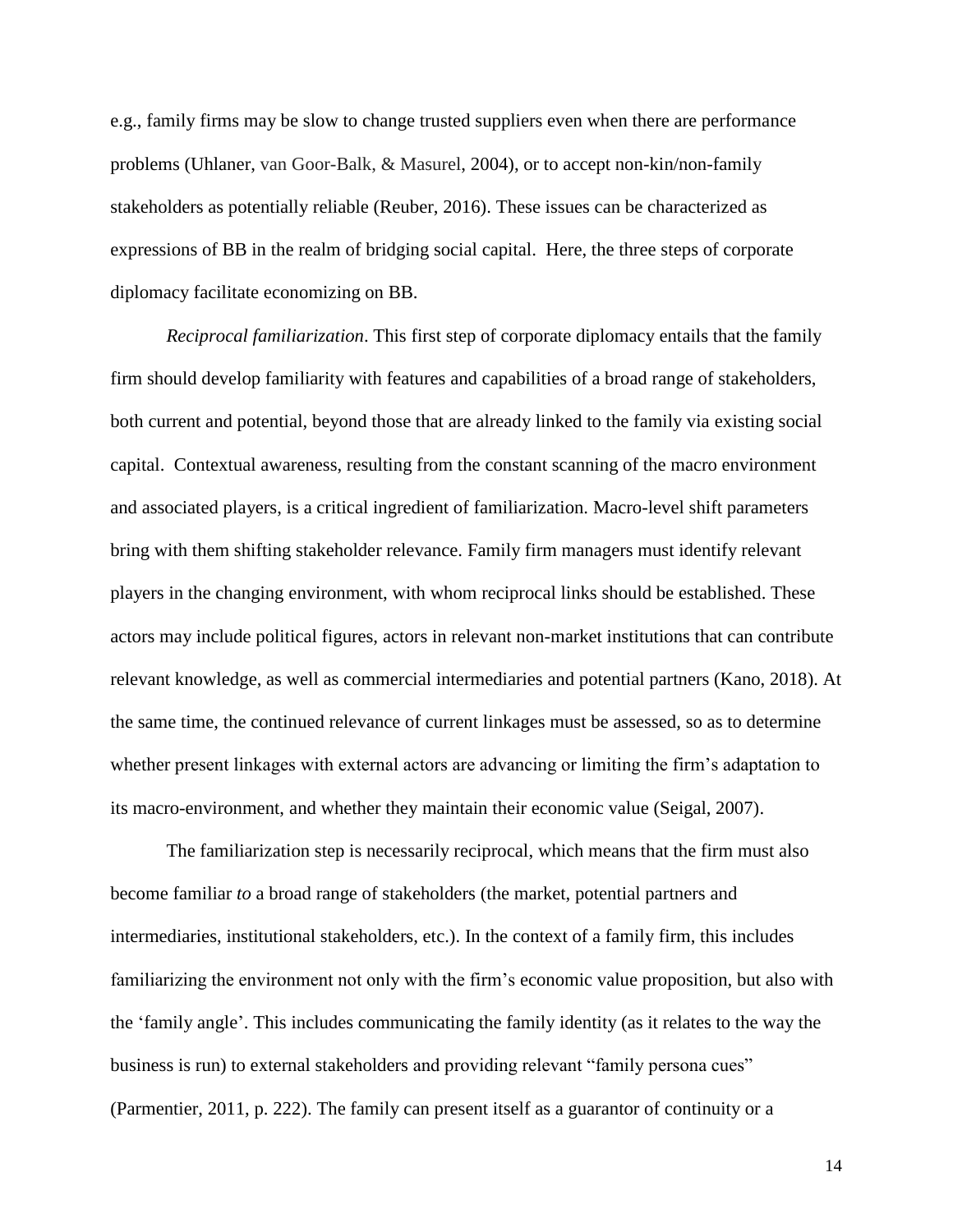guardian of the craft (Micelotta & Raynard, 2011). For example, locally oriented firms in the hospitality sector frequently focus their external communications on conveying the message that family involvement implies continuity of business and adherence to traditions (Blombäck & Craig, 2014). Family firms producing luxury goods or, more broadly, substantially differentiated products, may communicate the family's involvement as an indication of a "craft mentality" (Hennart, Majocchi, & Forlani, 2017, p. 10) and a signal of quality. This communication typically happens through a number of public channels, including company websites, traditional media, social media, published materials, visual cues (Blombäck & Craig, 2014; Parmentier, 2011), as well as informal communication with stakeholders.

*Mutual acceptance*. In this second step, family firms seek to become known to outside stakeholders as an attractive, capable and honest partner. Mutual acceptance entails going beyond familiarization, towards recognizing elements of consistency between the firm's value system and that of the surrounding society and its stakeholders.

In terms of gaining acceptance from relevant societal stakeholders, family firms are argued to have a natural advantage over their non-family counterparts. Acceptance can be accomplished through forging a family firm's reputation for honest business dealings, and family firms are known for their preoccupation with having a good reputation in their location of origin, which facilitates the alignment of values between firm and society, instrumental to long term survival (Dyer & Whetten, 2006; Ordeix-Rigo & Duarte, 2009). The family's identification with the firm creates strong incentives for developing a reputation for integrity (Berrone et al., 2012). Further, family firms are frequently associated with such qualities as a human touch and authenticity, which contributes to positive business reputation (Westwood, 1997). But the challenge for all firms, family and nonfamily ones, is to accept as legitimate the views of a variety of stakeholders whose claims may become more salient as the result of changing macro-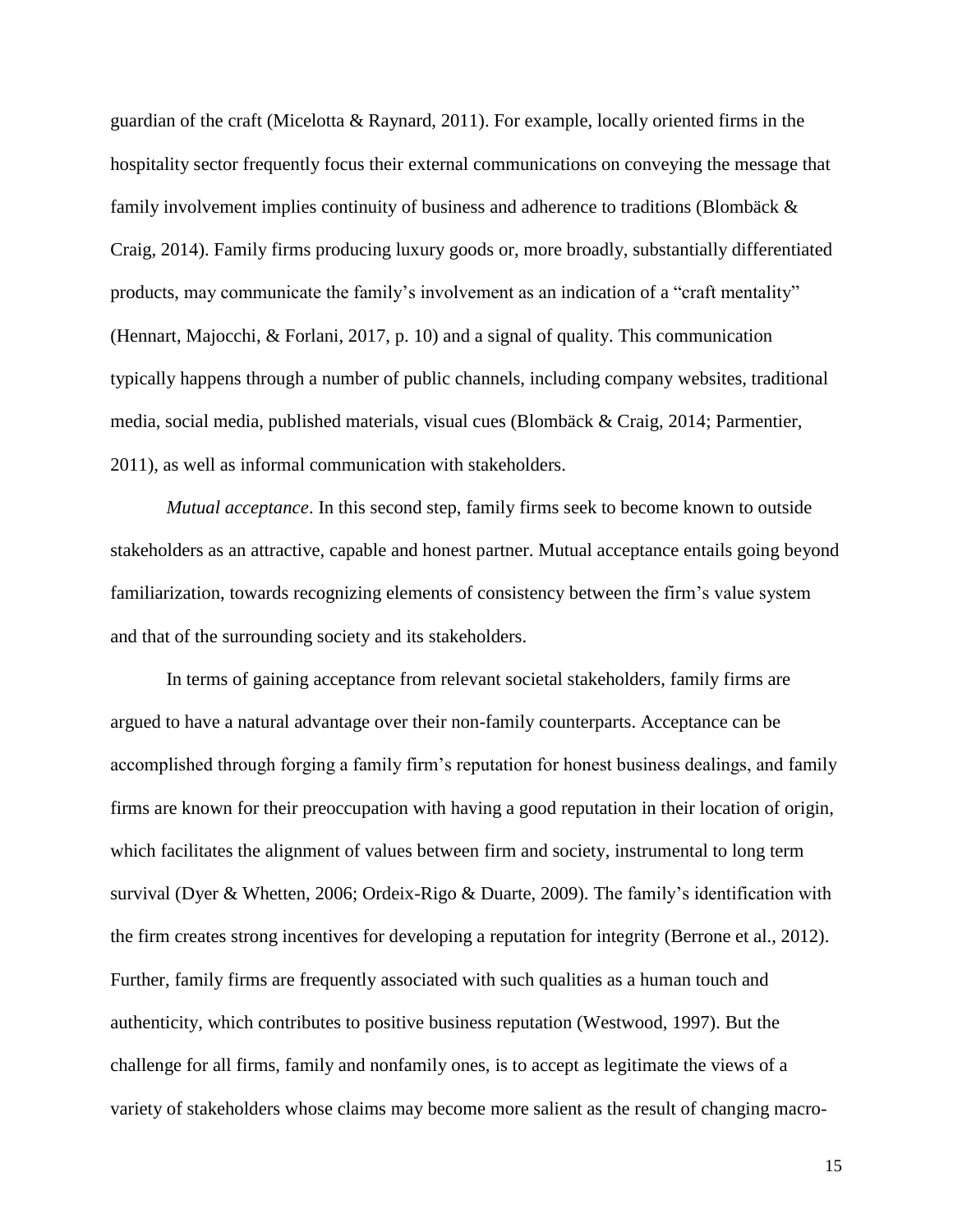level conditions (such as shifts in government regulations), including those with no explicit connections to the family, and those who in earlier periods may have been viewed as fringe stakeholders. The one advantage of family firms in the realm of developing new bridging capital, is that family members can provide continuity in the process of crafting mutual acceptance.

Mellerio, the oldest jewelry producer in the world, developed stakeholder relationships in multiple countries and with different, even adversarial, groups, through personal involvement of its family employees. The mutual acceptance helped the firm, and the family, survive dramatic macro-level shifts, including the French Revolution. Had the firm relied solely on the family's immediate circle of stakeholders, mostly clients in the French Royal Court by the 1780s, it might have suffered the same faith as most Court members, that is, death by guillotine. As another example, Asian family business groups have a long history of navigating political and industrial change by forging lasting relationships with relevant governments (Gedajlovic & Carney, 2010).

*Mutual engagement*. At this stage, the family firm establishes itself as an attractive business partner and valuable community member. The family firm is able to influence society, and in turn willing to adapt and change in order to advance relevant interests of the community and its diverse members. Long-term commercial success is contingent on engagement with a variety of outside actors who can subsequently advance the firm's business. At the mutual engagement stage, the family firm solidifies partnerships with outside actors who can advance its business interests; these ties can facilitate long-term inter-firm cooperation and be associated with credible mutual commitments, which involve bilateral asset-specific investment by partners, referred to in TCE as a 'hostage exchange'. As was the case in the acceptance process step, family firm members can typically provide more continuity in the engagement process than nonfamily firms. Zara, IKEA, and H&M are known for long-lasting and stable relationships with a variety of international suppliers (Pongelli, Calabrò, & Basco, 2018). Specifically, IKEA's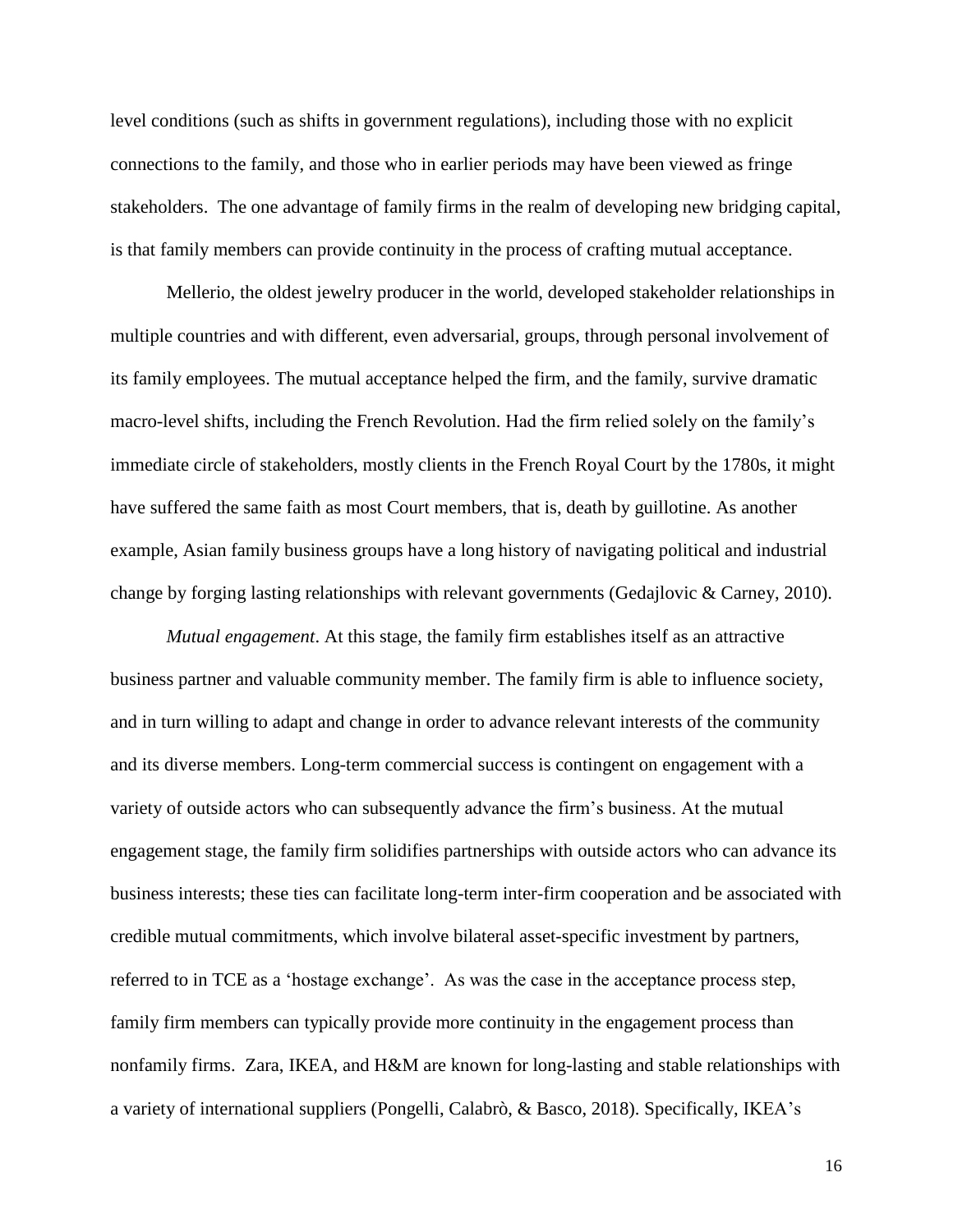decades-long relationships with globally dispersed suppliers, have been associated with mutual asset-specific investments: IKEA provides suppliers with significant technological support, and suppliers invest in learning and technological upgrading (Ivarsson & Alvstam, 2011).

It has been repeatedly argued that the family character of the business positively impacts family firms' relationships with various constituencies (Uhlaner et al., 2004), and that family firms have a natural advantage at forging committed, lasting ties with outside stakeholders. Family firms' extensive engagement with external parties has been empirically shown to improve performance by filling potential gaps in the political, social and economic infrastructures of external markets where the firms operate (Miller, Lee, Chang, & Le Breton-Miller, 2009).

The direct involvement of the family and senior family firm leaders in philanthropy and political activities supports the firm's continued engagement with different groups of stakeholders, and signals the firm's long-term commitment to the community loci where it operates – consider, for example, the Du Pont family's long-standing involvement in local politics (Chandler & Salsbury, 1971). As stated by Pearson et al. (2008, p. 961): "The family's existing structure and long-standing internal relationships help build the stability necessary to generate social capital. Families bring with them into the economic decisions associated with a business both a shared history over time and relatively durable, lasting relationships". The continuity of the family as a social group supports the continuity of relationships between the firm and stakeholders. Family managers' longer tenures make them more appealing interlocutors for stakeholders that wish to establish a dialogue with the business, and pre-existing family ties and family history can support mutual engagement, for example via shared values or symbols. Like the family firm itself, community stakeholders may be on the receiving end of positive and negative spillovers from macro-level events (Basdeo, Smith, Grimm, Rindova, & Derf, 2006;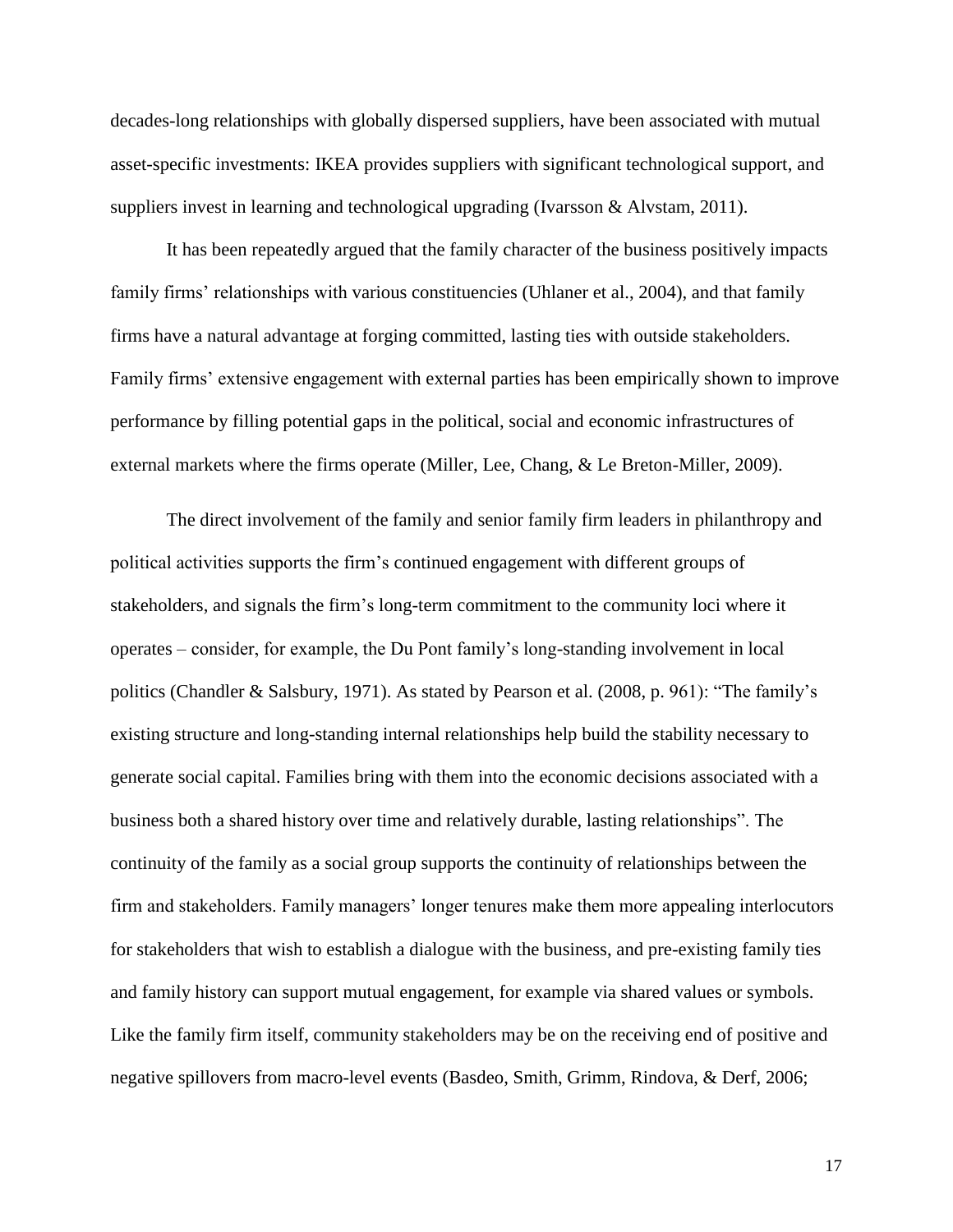Rindova*,* Williamson, Petkova, & Sever, 2005; Zavyalova, Pfarrer, Reger, & Shapiro, 2012). Prior, long-term engagement in developing bridging capital can thus determine whether the community opportunistically turns against a family (and its businesses) and tries to benefit from exogenous shocks, e.g., by stealing property, or, on the contrary, helps the firm withstand shocks (Gao et al., 2017). The importance of long-term community engagement helps explain family firms' heightened emphasis on ethical practices and philanthropic behavior (Campopiano & De Massis, 2015; Campopiano, De Massis, & Chirico, 2014).

This strategy is actively pursued by Frescobaldi, an Italian family firm that has been producing wine for over 700 years. During WWII, Frescobaldis' most important wine production site was first occupied, then bombed, by the Nazis, causing significant economic loss. The family escaped, helped by the local population, and by a large network of stakeholders, including the family firm's employees. A contemporary example of the family's corporate diplomacy activities is its involvement in producing Gorgona – a wine made by prisoners on the island of Gorgona, a penitentiary, through a partnership with local authorities. The Frescobaldi family organized and financed the project, which it thinks has a great symbolic and social value, and which has been widely praised in the industry (Wislocki, 2017).

To summarize, achieving longevity requires continuous adaptation to macro-level shift parameters, which, in turn, is contingent on co-opting a broad range of stakeholders, beyond those directly linked to the family. Family firms hold a foundational advantage in deploying bonding social capital in the realm of family ties, but they must consciously employ corporate diplomacy processes to develop bridging capital, which is only possible if they are unimpeded by BB. In the absence of BB, the possibility of long-term continuity in the acceptance and engagement steps through utilizing family members and reputational resources, gives family firms an edge over nonfamily ones**.**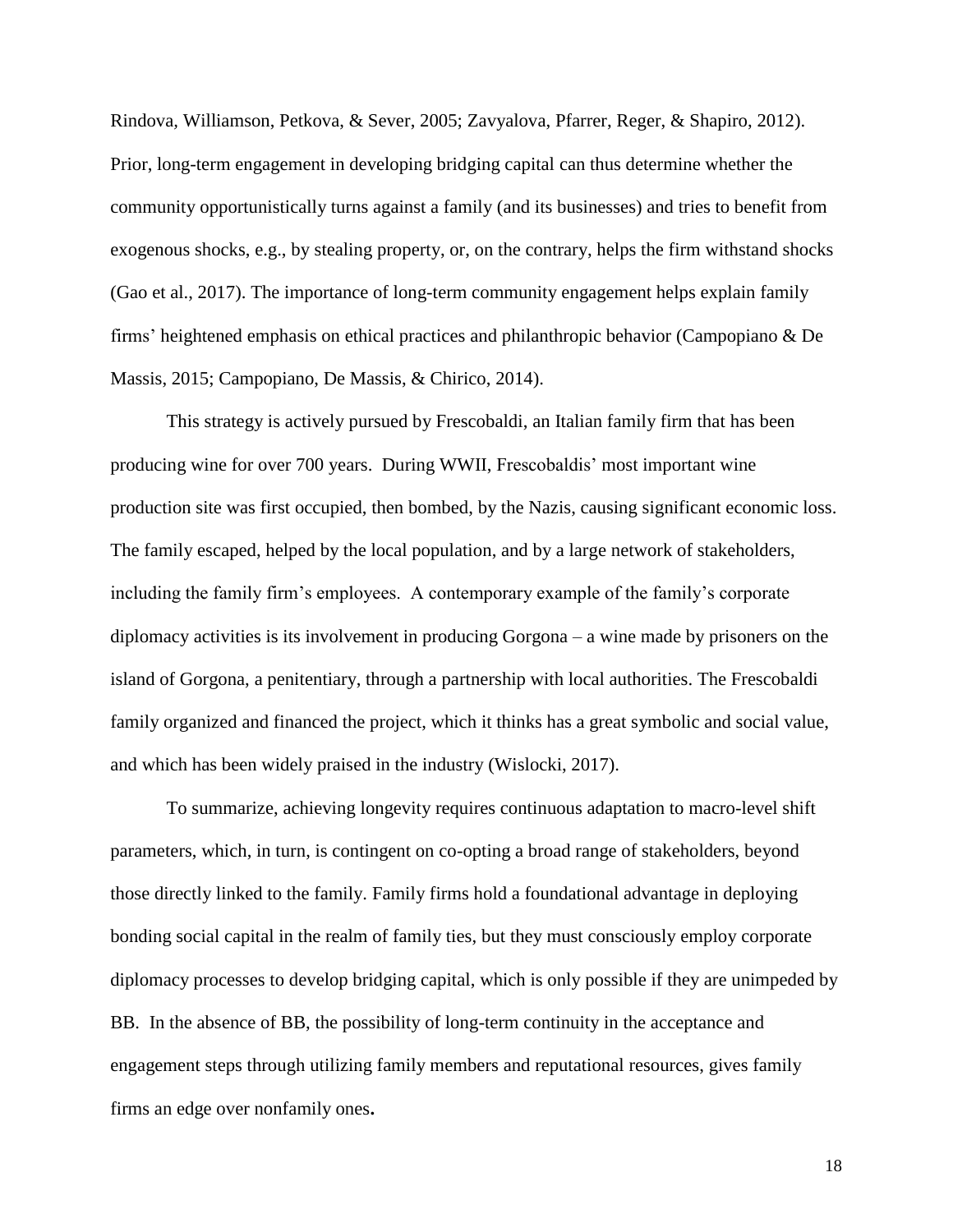#### **Corporate diplomacy and BB: Firm level**

Distinct features ascribed to family firms often stem from the bonding social capital that links family members. Bonding social capital as a governance mechanism promotes commitment and conflict resolution, and facilitates acquiring valuable resources (Portes, 1998). Non-family employees, by definition, are *not* part of the closed social group that is the family (Adler & Kwon, 2002). The family's bonding social capital can have an exclusionary effect, leading to, and reinforcing, BB. Family firms thus have a unique governance mechanism at their disposal in the form of family-related bonding social capital, but BB may prevent proper usage thereof in business transactions. Dysfunctional family ties might even prevent further development of bonding social capital that would extend beyond family ties. Here again, corporate diplomacy process steps can be deployed to economize on BB at the firm level.

*Reciprocal familiarization*. Family firm insiders are known to possess a high level of familiarity with each other's conduct and expertise; this familiarity arises from family relationships, or the bonding social capital of the family (Fama & Jensen, 1983; Lubatkin, Durand, & Ling, 2007), and is reinforced by early socialization of family members into the company (Lee, Lim, & Lim, 2003). Non-family managers do not benefit from the prolonged socialization of family members. As a result, non-family employees do not possess the same degree of idiosyncratic knowledge about the company as family insiders, nor does the company know them to the same extent (Verbeke & Kano, 2012).

Improving the founding family's understanding of non-family employees' conduct and expertise, and transferring idiosyncratic knowledge about the firm to non-family managers, are the objectives of the familiarization stage. Mutual familiarization can be achieved through both formal and informal channels. Family firms can share information through forums and meetings, and provide employees with access to documentation/archives that contain information about the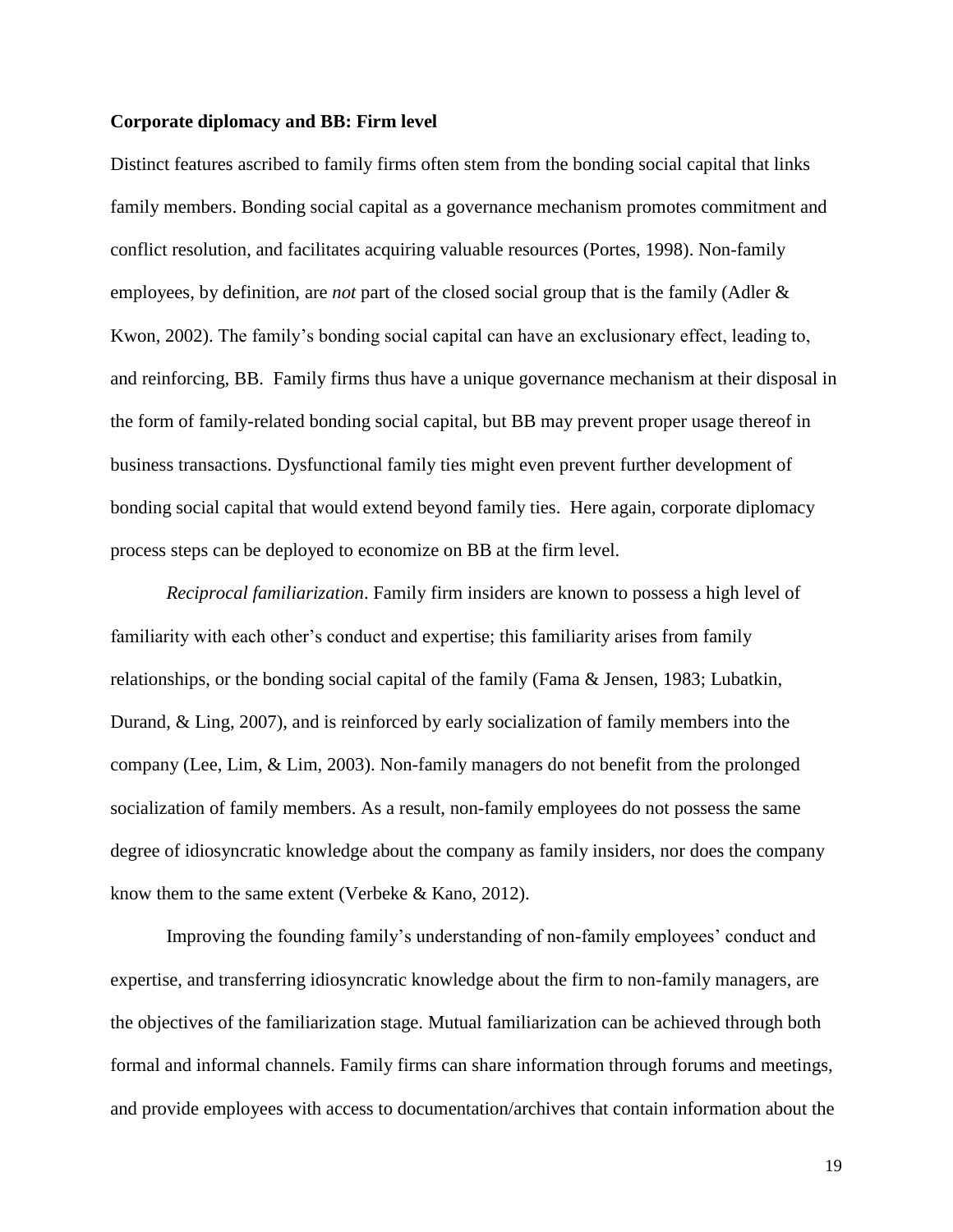firm. Non-family employees should be socialized into the routines, shared stories, and symbols of the firm. Notably, most of the Henokiens, a club of family firms that have survived for over 200 years, report using specific practices, such as family meetings where non-family employees are invited, and celebrations of specific moments of the firm's history, in order to inform nonfamily employees about the firm, its history, its values, and to get to know non-family employees through repeated social interactions.

*Mutual acceptance*. At the acceptance stage, the fundamental similarity in the value systems of the family, the firm and non-family employees is recognized, and these values are enacted through the firm's strategy. Acceptance, however, may be more challenging than familiarizing for the founding family. "Amoral familism" (Banfield, 1958, p. 83), defined as dysfunctional distrust of outsiders, is a well-documented expression of BB (Dyer, 2006; Verbeke & Kano, 2012). It manifests itself as a refusal to accept non-family employees as valid end equal contributors to the firm. The lack of acceptance can damage relationships and create a "vicious cycle of increasing bounded reliability" (Verbeke & Kano, 2012, p. 1193) between family and non-family employees.

Acceptance of outsiders is reflected in the willingness to share power and legitimacy – e.g., allowing a non-family CEO to make and implement strategic decisions – which is "one of the hardest issues for family firms to come to terms with" (Cadbury, 2000, p. 8). Sir Adrian Cadbury, a former chairman of Cadbury Ltd., a third generation, British family-owned confectionary firm, argues that the family shareholders' role is to act as the guardians of values, and to help non-family executives understand the family firm's philosophy. Yet, when it comes to strategic and operational decision-making power, the family must accept that "there should be no doubt where the power to make decisions lies. It is solely with the executives in charge of running the business" (Cadbury, 2000: 24). These executives, in turn, must accept the firm's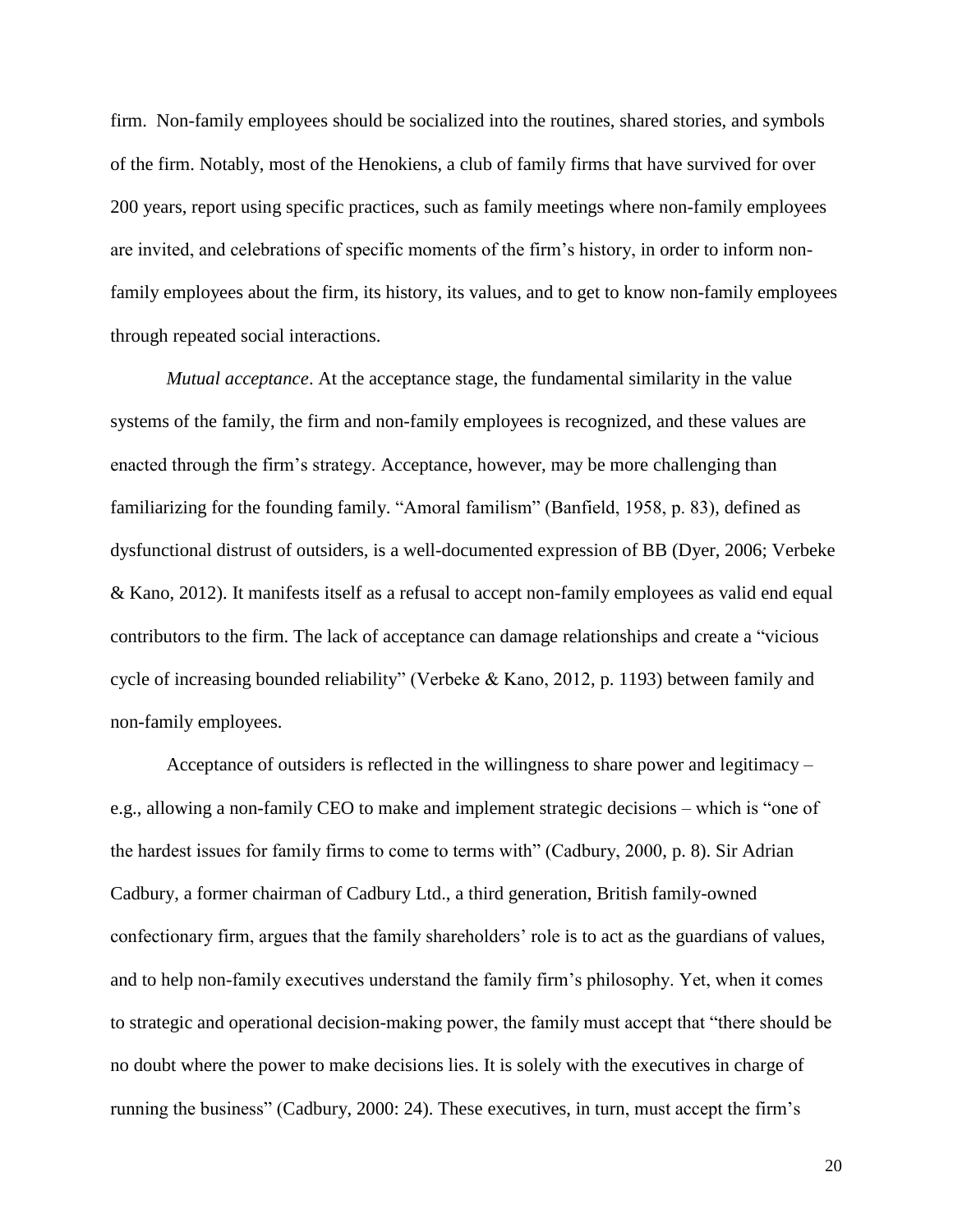original philosophy and operate accordingly. Even more than with familiarization, mutual acceptance hinges on systemic information exchange (see reciprocal familiarization discussed above), whereby the family provides counsel to assist executives in their task, and the executives keep the family informed.

Acceptance thus means that non-family managers' power to make decisions and the legitimacy of these decisions is accepted without excessive scrutiny by the family. If non-family members do not have the power to structure business transactions according to economizing principles, inefficiencies will ensue. For example, Peugeot, a French automotive family firm, had non-family CEOs for decades, but strategies proposed by these executives (e.g., relocation of production and cooperative entry into foreign markets) often conflicted with the family's pursuit of non-economic goals, such as maintaining a high share of production in France in spite of high costs, and avoiding alliances to retain full operational control of the firm. The lack of mutual acceptance between the family and its CEOs ultimately eroded the legitimacy of the non-family executives, resulting not only in a high turnover of senior managers, but also in increasingly inefficient operations, declining sales and mounting debt. Peugeot's fortunes changed when the family, facing a brush with bankruptcy, shifted its stance and began deferring strategic decisions to external CEOs.<sup>3</sup> Under Carlos Tavares, a non-family CEO in charge since 2014, Peugeot went through a vigorous recovery, punctuated by a reversal of previous strategies linked to preferences of the family: the firm forged new alliances and increased the role of external investors to support international expansion (Dupont-Calbo & Amiot, 2017; Fainsilber, 2014).

 $\overline{a}$ 

<sup>&</sup>lt;sup>3</sup>The change in stance towards acceptance of non-family executives was possible only after a family feud between the two brothers who led the firm at the time was solved, and Thierry Peugeot, the brother deemed responsible for hindering alliances and undermining external CEOs' decisions, was pushed out of the firm (Dupont-Calbo & Amiot, 2017). Since then, the family and executives have been mutually accepting their respective authority and decisions.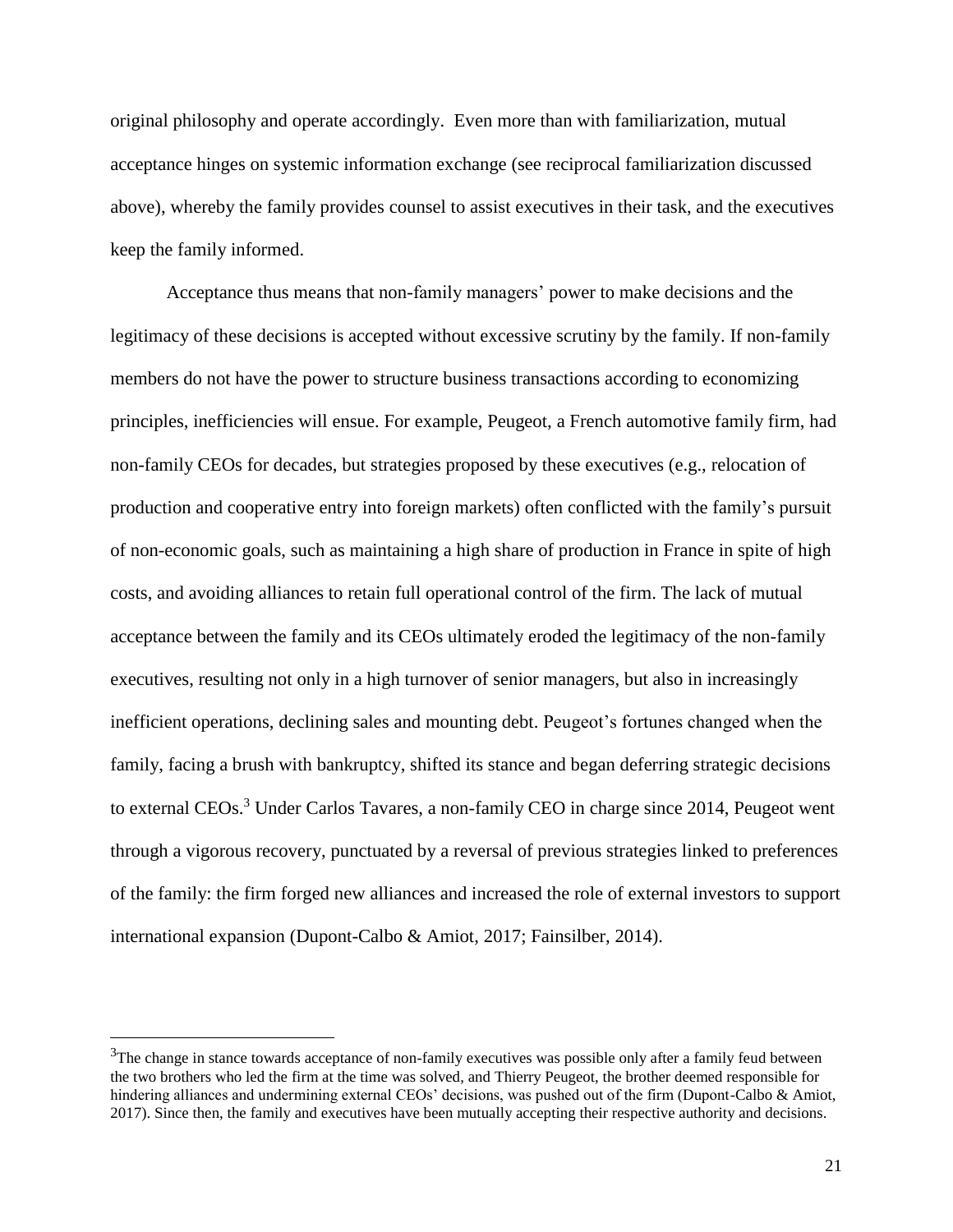*Mutual engagement.* As far as the interaction between the family and nonfamily top managers is concerned, it is difficult to disentangle mutual acceptance and engagement. These two process steps almost coincide, in the sense that accepting a senior executive's perspective on the family business goes hand in hand with empowering this executive to conduct business transactions as she or he sees fit. But for lower-level employees, mutual engagement is a clearly distinct process step, going much further than acceptance.

At the individual level, engagement implies the cognitive and emotional investment of an individual into his or her work (Kahn, 1990). Barrick, Thurgood, Smith, and Courtright (2015) adapted Kahn's conception of engagement to a collective organizational level, and defined organizational engagement as the shared perception of organizational members' requisite levels of investment and commitment. We build upon this work to conceptualize a family firm's engagement with its non-family employees as the shared perception among family members of the family's level of investment in, and commitment to, non-family members inside the firm. The desired outcome of mutual engagement in a family business is firm-wide commitment to the purpose and values of the firm (whereby non-family employees are fully co-opted into the firm), and a reciprocal endorsement of the firm as an attractive employer by the non-family employees (Ordeix-Rigo & Duarte, 2009). Mutual engagement supports longevity in that it results in longer employee tenure/low turnover, long-term collaborations, and ultimately improved firm-level performance outcomes (Barrick et al., 2015; Kahn, 1990).

In practical terms, mutual engagement implies that non-family employees are invested in the vision, mission, and value of the firm, and the family is committed to non-family employees as long-term members of the team. This commitment can be reinforced informally through socialization, and formally through the sharing of both rewards and liabilities among parties (both financial and non-financial), and through merit-based (rather than particularistic) human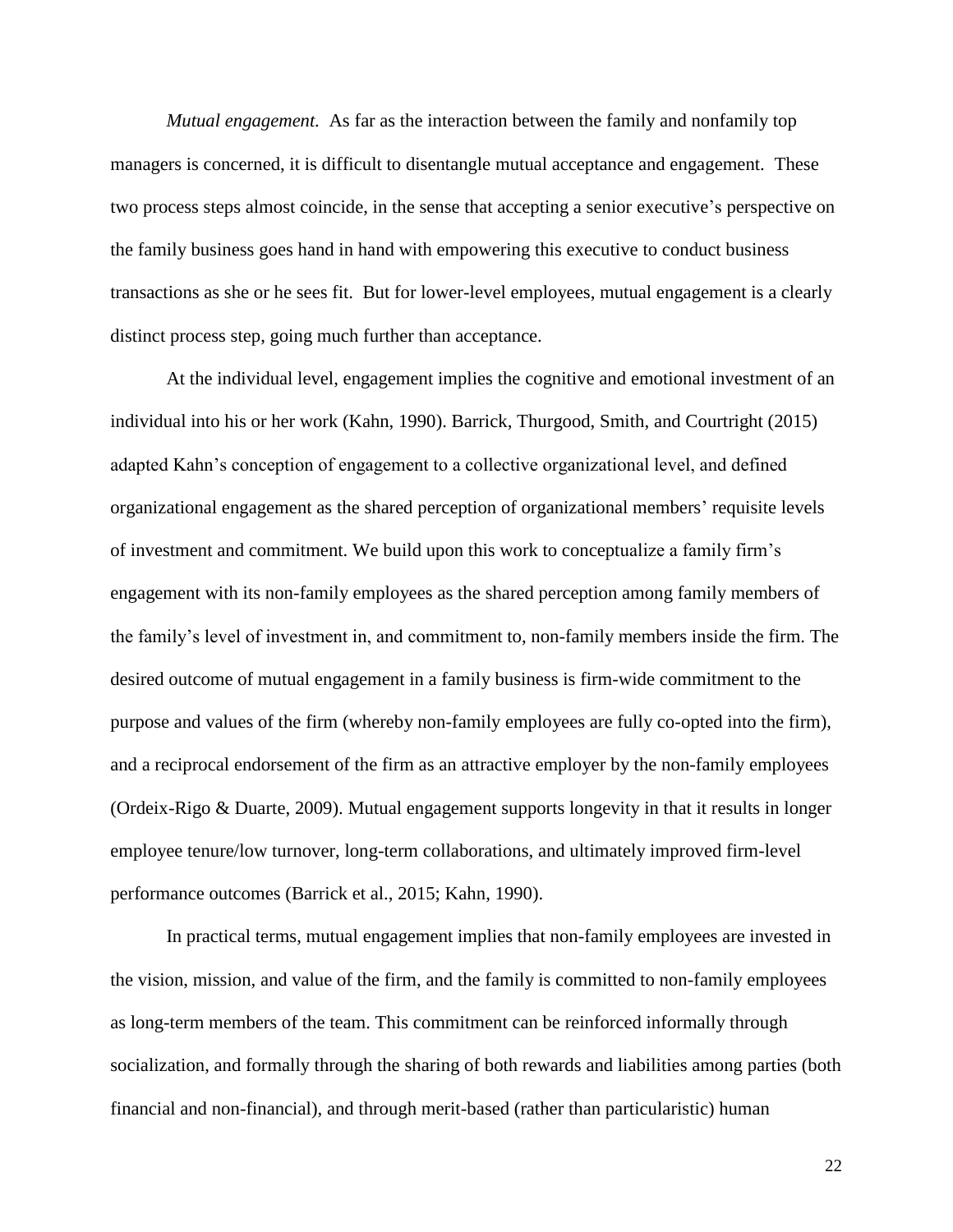resources practices, particularly in the realm of rewards and incentives. Merit-based incentives stimulate mutual engagement by signalling to non-family employees that the family values their contribution. Equity sharing is fairly uncommon in family firms due to families' reluctance to dilute ownership, but some successful, long-lived family firms, such as Du Pont, have offered employees shares in the business (Chandler & Salsbury, 1971), to solidify mutual commitments.

Family businesses are naturally well positioned to foster mutual engagement within the firm, thereby augmenting their bonding social capital beyond family ties. Yet, empirical evidence suggests that family members have a significantly greater level of engagement in their firms than non-family employees (Ramos, Man, Mustafa, & Ng, 2014). The bonding social capital related to family ties, thus appears more robust than that related to ties with non-family employees. The most successful family firms therefore make it a priority to meaningfully engage with, and demonstrate commitment to, non-family talent, and receive reciprocal commitment. Frescobaldi introduced engagement practices as early as in the  $17<sup>th</sup>$  century, making Francesco Mazinghi, a non-family executive, a minority shareholder in the firm (Frescobaldi, Solinas, & Tosi, 2004). The youngest generation of managers believes that the company's success over the past fifty years is due largely to the fact that professional managers and employees are made "*feel that it's their company*" (interview with Matteo Frescobaldi, 2017). Matteo Frescobaldi clarified this point as follows:

*"I cannot think of any situation where the family has what employees do not have. We have the same discount for the products as employees. If we want to take some wine, we have to buy it. Our properties are for company use, and no family member can use the estate for personal purposes. Managers of the estates are not family members, but they feel like the estate is their own."*

Merck, a German family firm producing drugs and chemicals since the 17th century, facilitates engagement by ensuring that all the executives who are members of its Board share the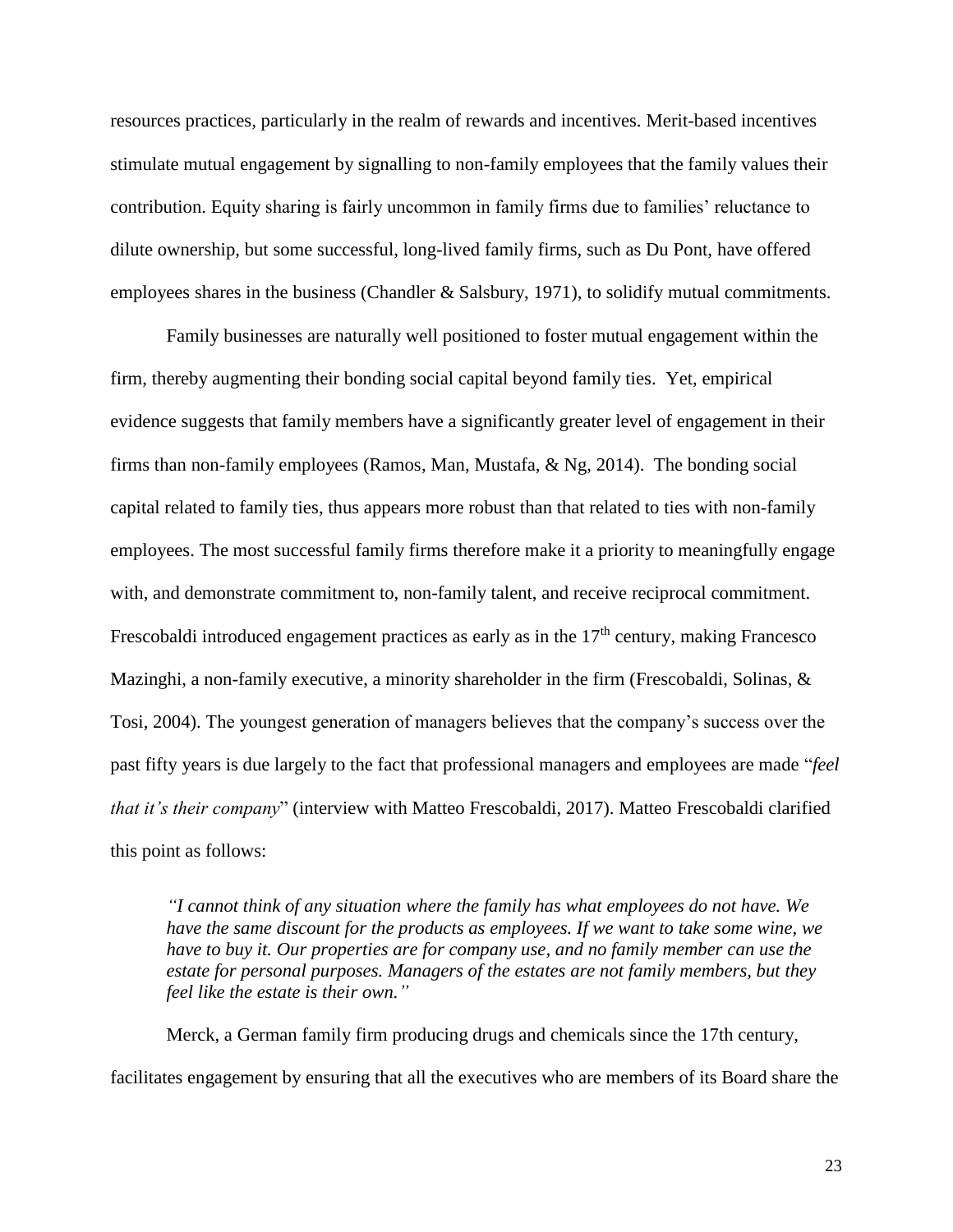same risks and advantages of family members by becoming shareholders, but also accept unlimited personal liability for up to five years after retirement. Jon Baumhauer, Chairman of Merck's Executive Board and the  $11<sup>th</sup>$  generation family member, affirmed in an interview that "...it is important for all member of the Executive Board, even non-shareholders, to share both the risks and rewards of the owners" (quoted in Leleux & Glemser, 2011, p. 12).

#### **Corporate diplomacy across levels: Cascading effects**

Corporate diplomacy results in augmented bridging social capital (ties with outsiders, including stakeholders in the macro-environment) and bonding social capital (ties inside the firm). These various types of social capital, as governance mechanisms, interact in a 'cascading' way: The firm's corporate diplomacy actions targeted toward economizing on BB in either sphere will create positive impacts across levels (firm versus macro-environment), domains (economic, social, political and institutional) and time periods. For example, the reputation of a firm as an attractive employer (bonding capital outcome of corporate diplomacy at the firm level) may trigger a broader positive reputation in the community and create goodwill with regulators (augmented bridging social capital). Here, the reputation of Mellerio and Frescobaldi as reliable business partners and fair employers, supported broader stakeholder relationships, helping them survive, especially in times of extreme macro-level volatility, such as, respectively, the French Revolution and World War II. Similarly, a firm's reputation in the business community, i.e., its reputation as an attractive business partner (reflecting bridging social capital in the business contracting sphere) reinforces the public perception of the firm as a desirable employer, thus augmenting bridging social capital with stakeholders in the macro-environment.

On the negative side, BB, whereby non-family employees are treated unfairly as compared to family members (reducing bonding social capital), will send negative signals to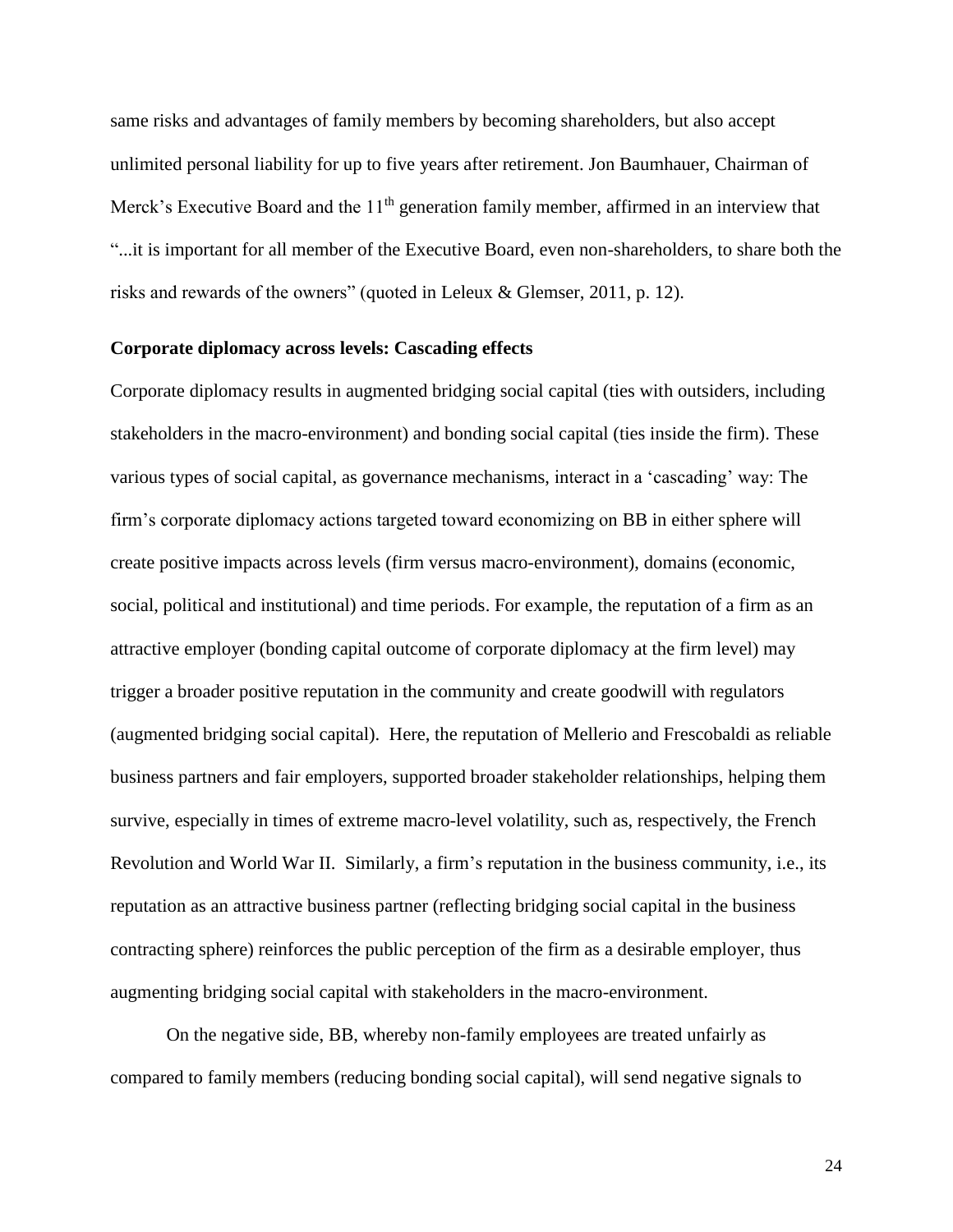external stakeholders (thereby reducing bridging social capital). In turn, failing to accept particular external stakeholders (reducing bridging social capital), may cause hostility by nonfamily employees, if the latter have a shared identity and common values with such external stakeholders (thereby reducing bonding social capital outside of the family ties). A firm that is disengaged from the social context in which it operates (reduced bridging social capital) may also find it hard to attract talent (reduced potential for bonding social capital), thereby igniting additional bounded rationality and reliability challenges.

Importantly, positive cascading effects can sustain the firm's overall social capital over longer periods of time, but corporate diplomacy efforts must be maintained in order to have a lasting impact. The Fiat Group, an Italian carmaker owned by the Agnelli family, offers an illustration. The history of Fiat was punctuated by successful corporate diplomacy efforts both internally and externally. Internally, the Agnelli family identified and hired talented non-family managers, accepted the value they brought to the firm, and engaged with them fully. Externally, the family navigated macro-level contextual changes successfully by engaging with stakeholders who drove such changes, for example moving from being one of the leading suppliers of military equipment for the Fascist regime to becoming a key recipient of the US-funded Marshall Plan aid in Italy, and the largest industrial firm of the post-war economic miracle. When, however, the ailing Giovanni Agnelli resisted adapting business deals he personally negotiated with authoritarian regimes (e.g., in Spain, the USSR, and Yugoslavia) to the new political context of the 1990s, Fiat entered a dramatic period of decline. Fiat's struggles were exacerbated by Agnelli's insistence on hiring 'old guard' managers, with whom he had personal ties. The firm turned around after Agnelli's death, under the leadership of Sergio Marchionne, a non-family CEO (Volpato, 2008; Tagliabue, 2003).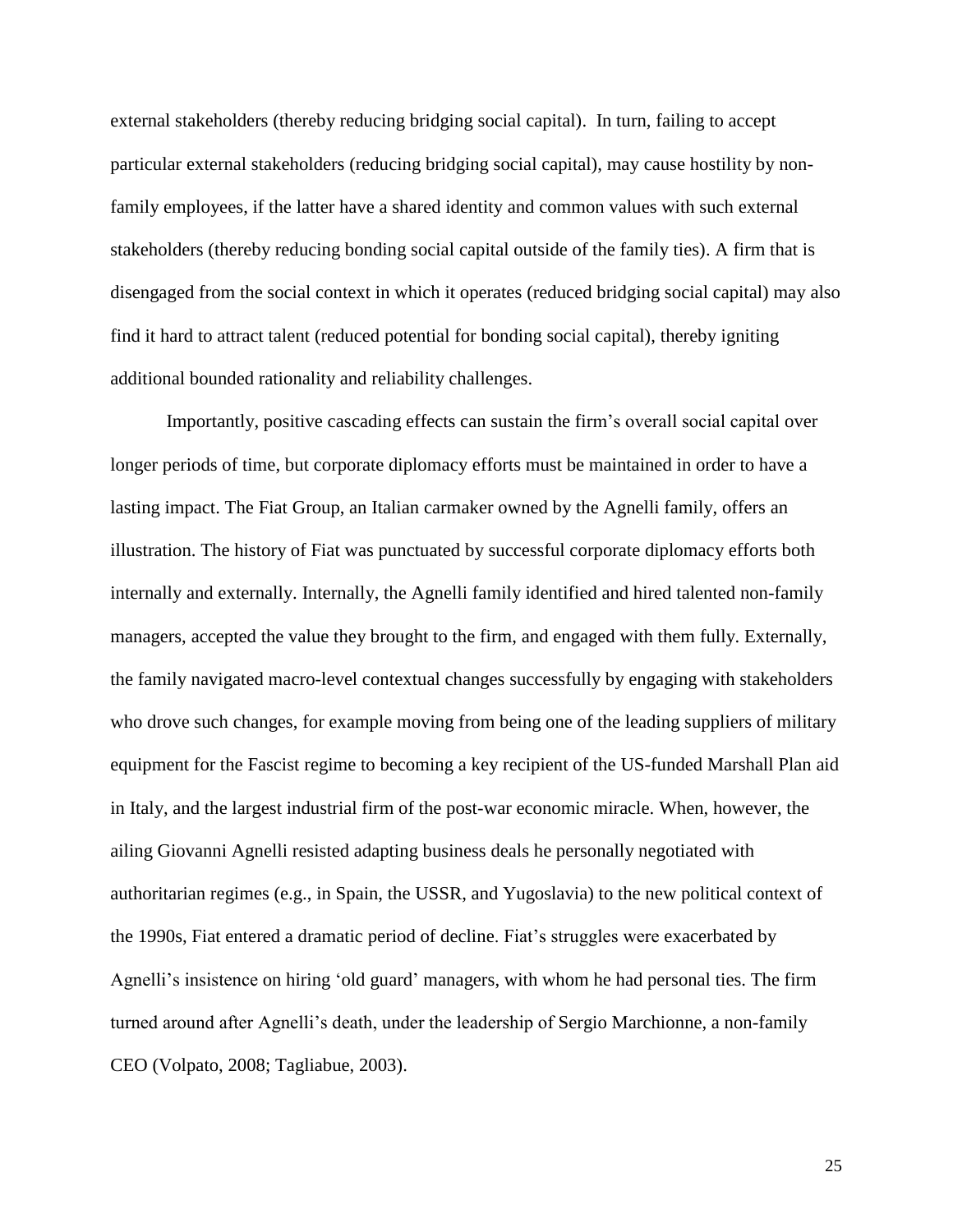# **TRANSGENERATIONAL DISSEMINATION OF GOVERNANCE PRACTICES: APPLICATION OF CORPORATE DIPLOMACY PROCESSES**

Corporate diplomacy efforts offer family firms an opportunity to strengthen their overall social capital as a governance mechanism. However, the challenge is to maintain for the next generation the resulting, improved ties inside the firm with non-family members, as well as stronger ties with outside business stakeholders, and with stakeholders at the macro-level. To achieve longevity, each subsequent generation of family members in the firm must be able to access and rely upon the existing pool of network ties functioning as a governance tool to support economic transactions (Hall, Melin, & Nordqvist, 2001; Lumpkin, Martin & Vaughn, 2008). Guaranteeing access to – and ability to rely on – the entirety of extant network ties can be facilitated through the three corporate diplomacy steps, which in this case aim to (a) improve the family ties among different generations, and (b) involve the younger generation in the broader pool of ties held with multiple stakeholders.

*Reciprocal familiarization*. The current generation must ensure that successive generations in the family become familiar with the business, while the current generation is familiar with the next generation's set of competencies. This occurs through cross-generational communication of stories, traditions, rituals and relational laws (Lumpkin et al., 2008). Formal documents outlining the firm's set of values, organization and governance principles – e.g., a family constitution or a family protocol – present a structured way to share relevant information across generations. The current generation can invite upcoming generations to participate in family meetings and events, promote the family archives, share family-specific publications, and organize a forum – e.g., a family intranet – where information about the family and the firm is shared. Cohabitation/co-location, where multiple generations of family involved in the business reside in close proximity, is an effective way to achieve mutual familiarization, and is frequently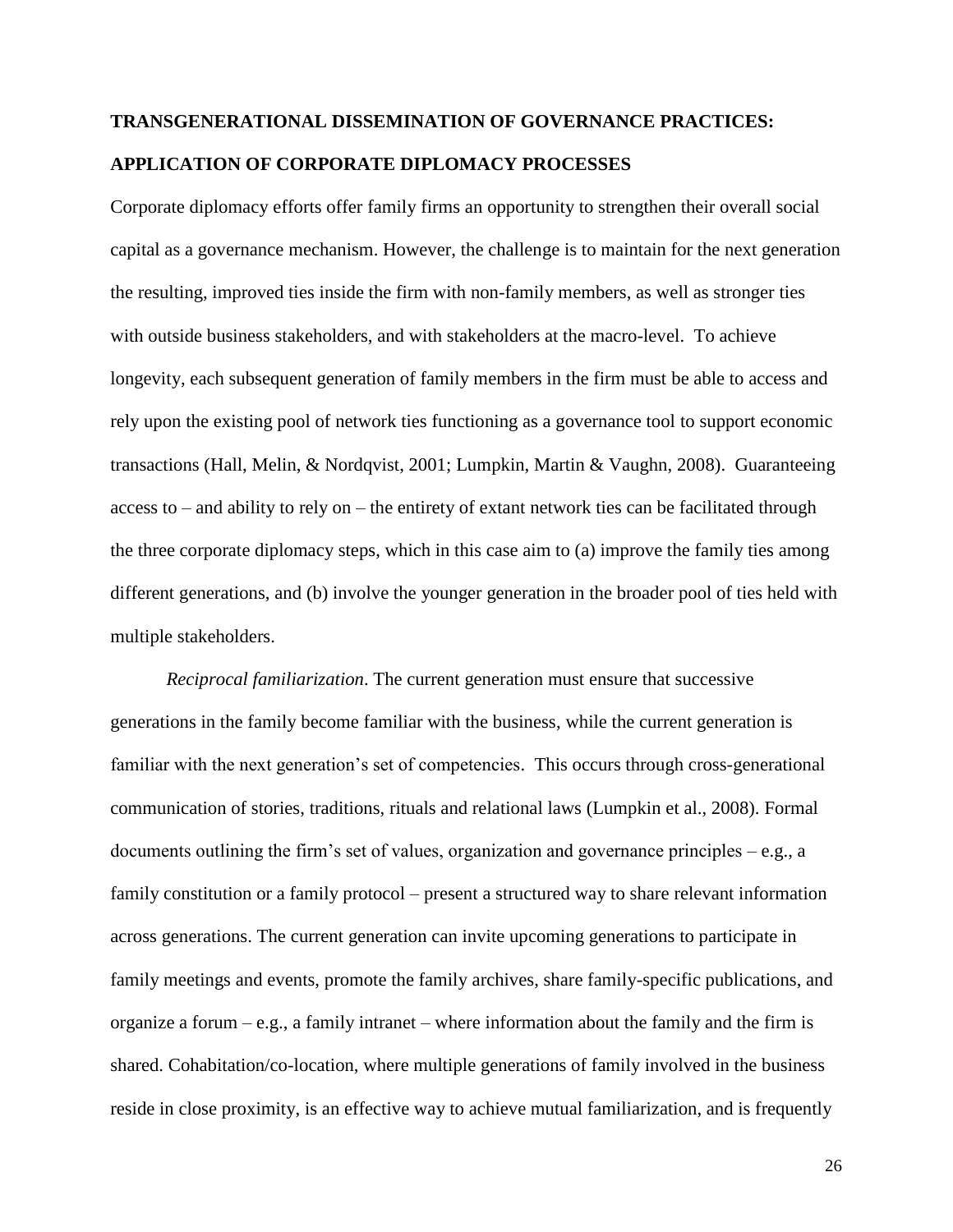practiced by old family firms, particularly those involved in agriculture – for example, the Frescobaldi maintain a family estate that serves as corporate headquarters but also houses three generations of family employees; all family members joining the business are expected to relocate to the residence.

*Mutual acceptance*. At this stage, younger generations accept their role in the family, and the firm's value system. In turn, older generations accept potential value and contribution brought by the younger generation. Successive generations need to accept strategic decisions made by current and prior leadership, which may be difficult particularly if decisions are controversial and/or involve shedding assets that hold an emotional value for the family (Salvato & Melin, 2008). Such mutual acceptance hinges on open communication (discussed in the *familiarization* process stage above) and is frequently achieved through informal socialization, whereby younger generations are groomed practically from birth. However, many successful family firms run formal mentorship programs, where upcoming generations are educated on the realities of the business in a practical setting, including especially the existing network ties maintained by the firm.

A more formal approach to cross-generational mutual acceptance implies that family protocols are treated as agreements, whereby different generations of family are expected to sign a document outlining mutually agreed upon values. This practice, followed by a number of Henokiens, ensures that governance principles are aligned with aspirations and ideas of younger generations (Tàpies & Fernández Moya, 2012).

Finally, mutual acceptance assumes that subsequent generations must have the freedom to adapt governance mechanisms, including the firm's reservoir of social ties, to match their skills and capabilities, and relevant contextual changes (i.e., macro-level shift parameters, business trends, competitive pressures, etc.). This means that knowledge on an agreed upon, core set of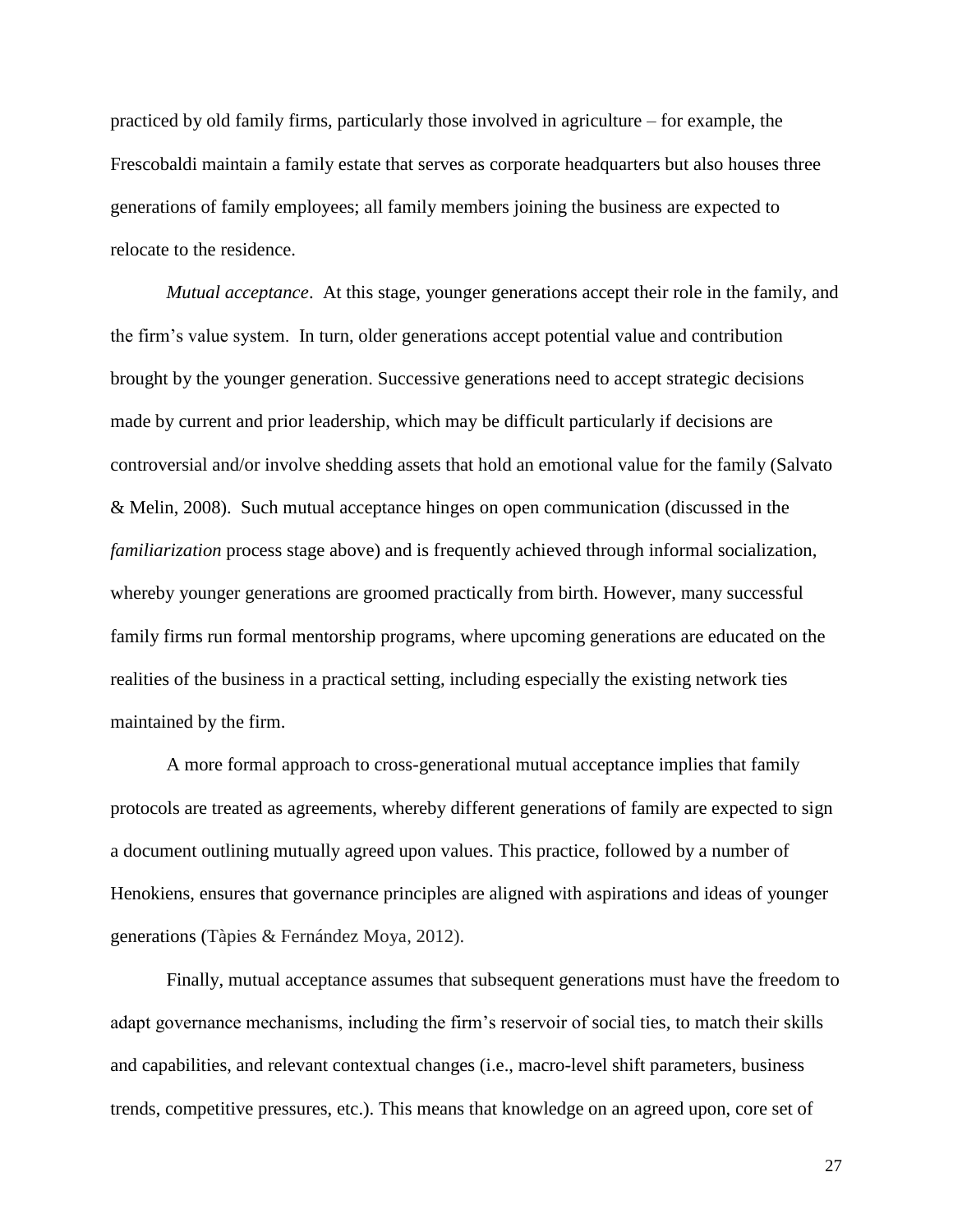values and practices as well as network relationships, must leave sufficient room to incorporate unique values and preferences for new practices and network ties of the next generation (cf. Tàpies & Fernández Moya, 2012).

*Mutual engagement*. Here, older generations engage younger generations and empower them to contribute to the firm, for example, by suggesting new social ties to be created and taking responsibility for new products or ventures. These ideas can be solicited formally, through channels that allow for an assessment and implementation of suggestions that arise across generations. Some family firms engage new generations from an early age through internships, and develop formal career plans for family members who wish to join the firm. Crossgenerational initiatives, such as technical and professional forums, further co-opt younger generations of family into the firm. Finally, different generations can be asked to work jointly on large projects with important social capital implications – for example, managing a joint venture (Salvato & Melin, 2008) or leading a corporate restructuring (Chandler & Salsbury, 1971).

Merck provides rich examples of how corporate diplomacy processes are utilized to transmit core practices across generations. Presently 130 of Merck's 200 family members are shareholders of the firm. Merck Magna Carta, a document dating back to the 1800s, formally outlines the firm's values, organization, and governance principles. The document serves as a reference point for family members who want to learn about the business. A family magazine and a family-specific intranet facilitate *familiarization* by keeping the family informed and updated on the activities of the firm. Further, family members enter formal business mentorship programs from the age of 15, and are introduced to each other, to older generations, and to the broader network through targeted events*,* such as joint non-business trips, which support mutual *acceptance*. Finally, *engagement* is cultivated by ensuring the continuous involvement of family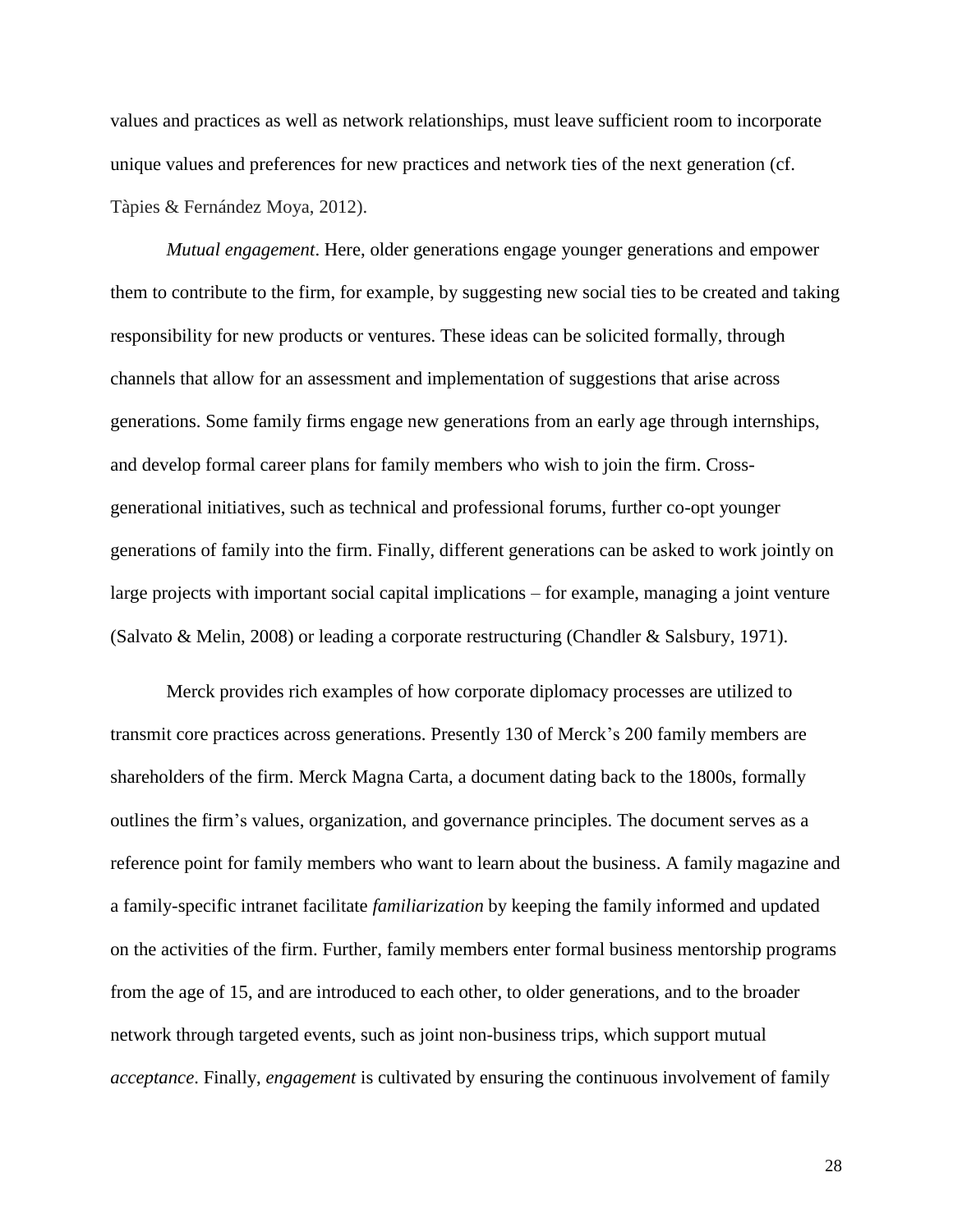members in the business, encouraging participation in the firm's multiple internship programs from a young age, and the exchange of written opinions and ideas through the family intranet and internal documents and memos; ideas are also exchanged across generations and branches of the family at annual meetings. The family organizes technical events aimed at discussing matters related to accounting, scientific research, as well as governance of the firm, and trips visiting foreign subsidiaries. The Chairman of the Family Board has stated that he explicitly welcomes new ideas from younger family members. Employment options are open to family members who have suitable qualifications. However, family applicants are subjected to clear, transparent, meritocratic criteria and a formal interview process carried out by non-family employees, thus strengthening bonding social capital. Upon acceptance, family members discuss a career development plan with senior managers. This process ensures that their ambitions and ideas are formally screened, but also given serious consideration (Leleux & Glemser, 2011).

### **CONCLUSIONS, CONTRIBUTIONS AND DIRECTIONS FOR FUTURE RESEARCH**

In this study, we have addressed the *family firm longevity paradox*, that is, the extreme variation in the lifespan of family firms. A small set of family businesses has outlived all other types of firms, yet many family firms underperform and die before third trans-generational succession. We have argued that there are two related reasons for this duality, highlighting necessary conditions for longevity. *First*, family firms that exhibit exceptional longevity have been able to overcome economizing challenges brought about by bifurcation bias, both in their business transactions and broader transactions with the macro-level environment. *Second*, these successful economizing practices were effectively transmitted across generations. The three process steps of corporate diplomacy, namely familiarization, acceptance, and engagement, facilitate successful economizing practices and the transmission thereof. These corporate diplomacy steps lead to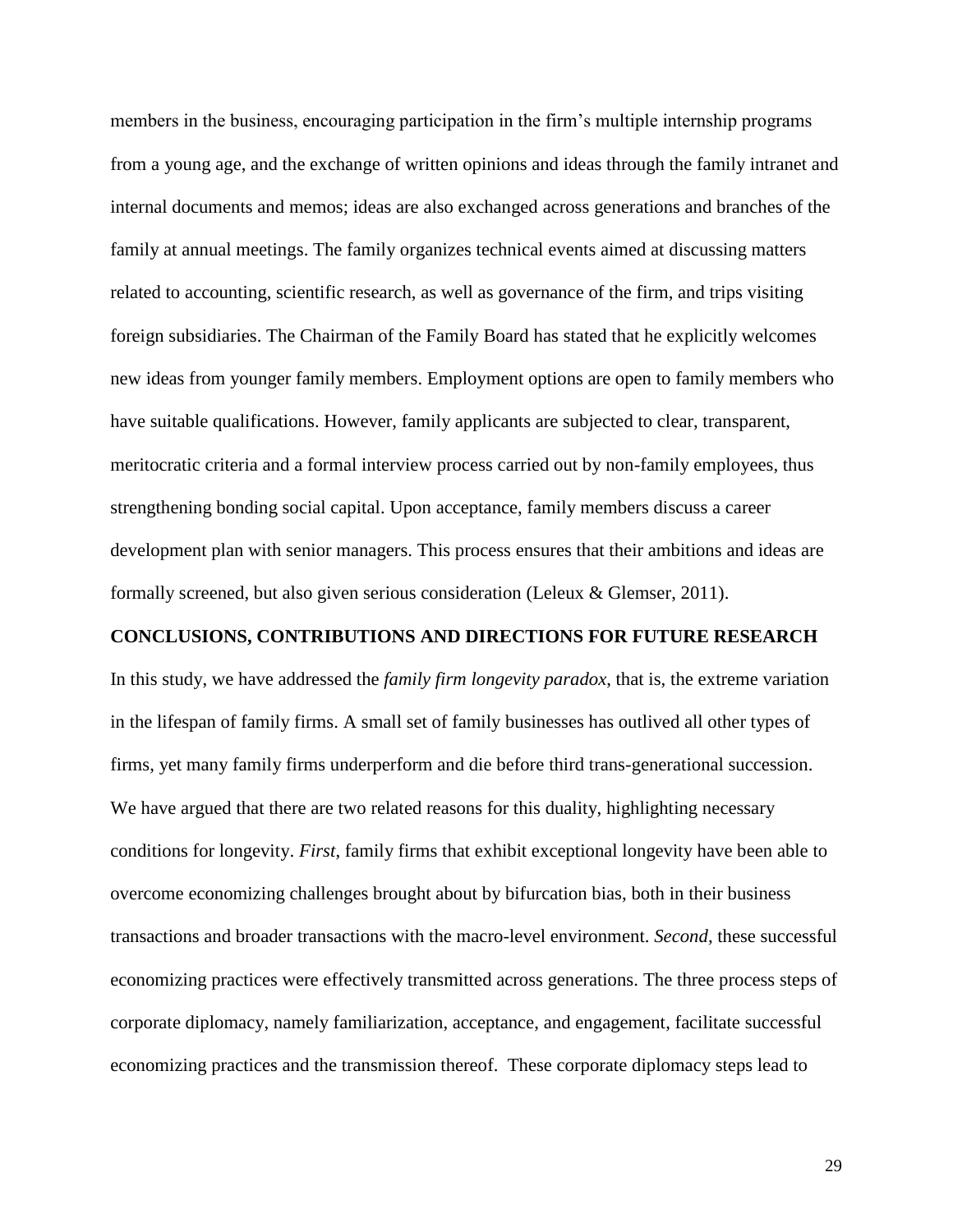augmented bonding and bridging social capital, i.e., ties that are a key governance mechanism in support of business and broader transactions.

Family firms have an intrinsic governance advantage in terms of their bonding social capital, to the extent that this involves family ties. Yet, relying on family-based social capital creates the danger of insularity, thereby negatively affecting the creation of bonding social capital beyond family ties, and the crafting of bridging social capital with outside stakeholders. Family businesses achieving longevity are those firms that have been able to overcome BB and have engaged in corporate diplomacy efforts to augment bonding social capital (ties with nonfamily members), and bridging social capital (ties with outside stakeholders, including those operating in the macro-environment). In addition, corporate diplomacy efforts deployed to improve bonding social capital in the realm of ties among successive family generations are critical to the intergenerational transmission of governance mechanisms, including especially the family firm's overall reservoir of network ties. This, we have argued, contributes to explaining the longevity paradox of family firms: Long-lived family businesses are those able to complement intrinsic governance strengths in the realm of family-based ties, with corporate diplomacy processes that augment the firm's broader bonding and bridging social capital, in support of efficient transactions.

Our contribution is threefold. *First*, we build upon prior studies (Gedajlovic & Carney, 2010; Memili et al., 2011; Pollak, 1985; Verbeke & Kano, 2010, 2012) to provide a TCE-based explanation of the family firm longevity paradox, with the capacity to predict when firms are more likely to sustain family governance over several generations. Prior TCE-based studies dealt primarily with the uniqueness of family firm's governance choices, but did not attempt to explain longevity, nor has the concept of BB been linked to longevity. Our augmented TCE-based model helps explain not only why some family firms achieve exceptional longevity (a phenomenon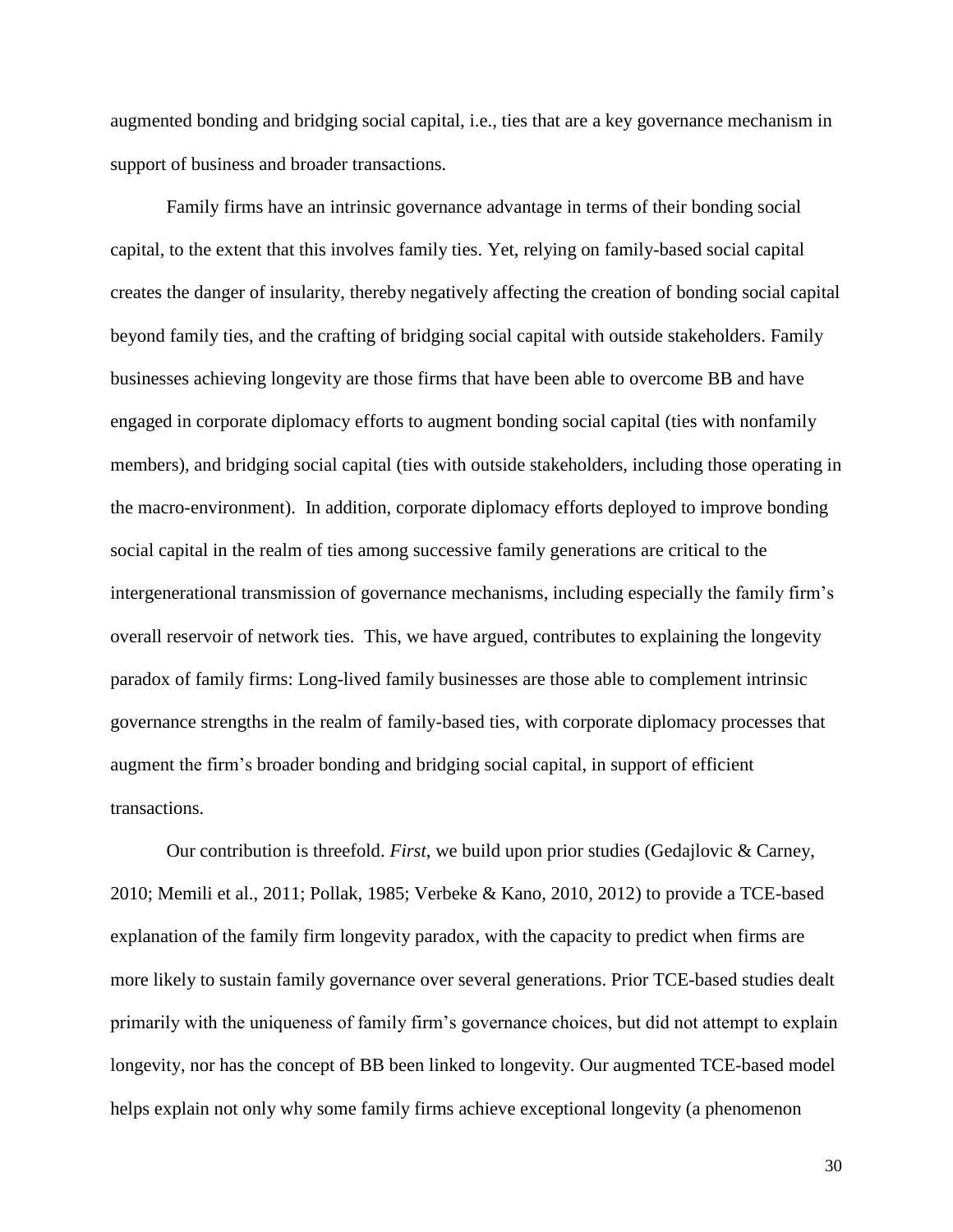discussed in extant literature, e.g., from the stewardship perspective), but also why other family firms do not, thus adding an actionable, predictive dimension to the extant discussion of family firm longevity.

*Second*, we extend prior work on BB by identifying the specific mechanisms through which firms achieve BB economizing. Here, we adopt corporate diplomacy as a framework to discuss the process-related practices that augment social capital as a governance mechanism, thereby supporting efficient transactions and longevity. Corporate diplomacy thinking is fairly underutilized in management studies at present, but we demonstrate how this process-oriented approach can be used for studying how social capital is created.

*Third*, we include in our analysis the interplay between the firm and its macroenvironment. While TCE acknowledges the interaction between the firm and its environment, it typically does not address process-related mechanisms that managers employ to improve and augment network ties in response to changes in macro-level shift conditions, in order to support efficient transactions. We extend TCE-based analysis of the family firm by predicting longevity*, inter alia* as a function of the firm's sustained efforts to augment its bridging social capital and to remain aligned with macro-level shift conditions.

Our study yields actionable implications for family firm leaders. We offer a road map for economizing on BB, and augmenting social capital through corporate diplomacy. We provide illustrations of economizing practices employed in some of the world's oldest and most successful family firms. We also outline distinct, process-related steps for successful management practices and network ties to be transmitted across generations, so as to promote functional governance for the long term.

### **Limitations**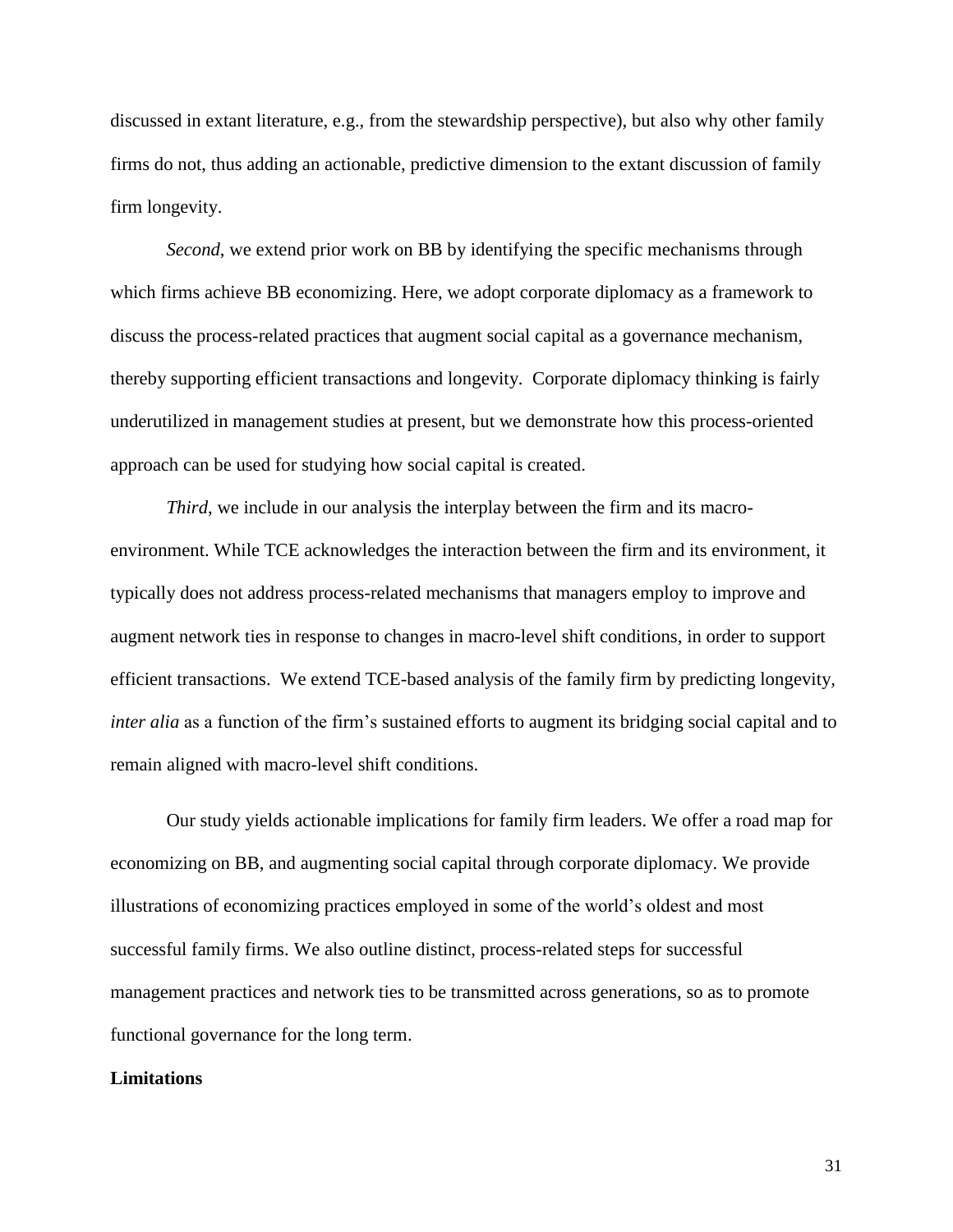Studying high longevity could in principle involve a two-pronged analysis: *First*, identifying instances where negative effects of ill-adapted governance could reasonably have been predicted *ex ante*, and where as a result, governance mechanisms, especially in the form of network ties, were altered anticipatively by long-lived firms, so as to avoid these negative effects from materializing. *Second*, analyzing processes of correcting *ex post* ill-adapted governance, *inter alia* as a response to changes in the macro-environmental context. Our analysis, though leaving room for the latter approach, has focused primarily on the former, i.e., on preventive and anticipative governance practices, rather than on corrective ones. Our analysis could therefore be criticized for being limited to linking managerial practices (interpreted as having been well-designed anticipatively) with the outcome of longevity, without much focus on when, and how, any (and possibly many) governance failures led to *ex post* governance corrections, particularly changes in the fabric of network ties commanded by the firm.

It should also be noted that long-lived family firms represent the tail end of a distribution – that is, they remain exceptional cases. It is useful to theorize and describe how these firms achieve longevity, but there are limits to the extent to which these practices are transferable to the average firm. Still, economizing, efficiency-enhancing practices that augment social capital are worth noting and implementing.

#### **Directions for future research**

Future studies can operationalize our model linking economizing mechanisms in the realm of governance and longevity. Exploratory research – e.g., historical case analyses – could be conducted to compare governance in high-longevity family firms and in firms that failed to survive as family businesses, thereby mitigating survivor bias in research. We hope that our analysis, which has introduced corporate diplomacy thinking in the context of family firm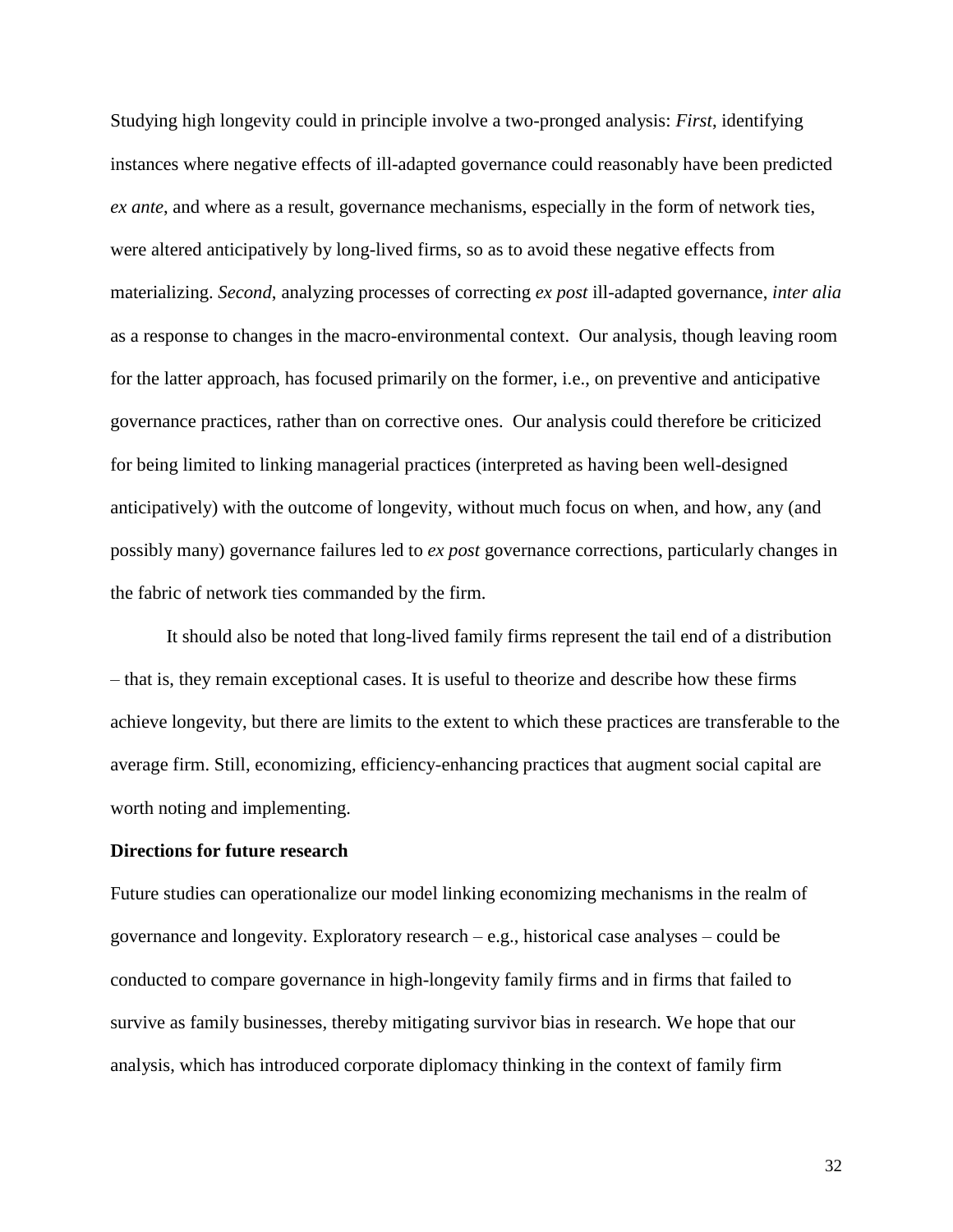governance, can contribute to a new research agenda on survival and longevity, involving both

family business and strategy scholars.

## **REFERENCES**

Acquaah, M. (2012). Social networking relationships, firm‐specific managerial experience and firm performance in a transition economy: A comparative analysis of family owned and nonfamily firms. *Strategic Management Journal*, *33*(10), 1215-1228.

Adler, P. S., & Kwon, S. W. (2002). Social capital: Prospects for a new concept. *Academy of Management Review*, *27*(1), 17-40.

Arregle, J. L., Hitt, M. A., Sirmon, D. G., & Very, P. (2007). The development of organizational social capital: Attributes of family firms. *Journal of Management Studies*, *44*(1), 73-95.

Banfield, E. C. (1958). *The moral basis of a backward society*. New York: Free Press.

Barrick, M. R., Thurgood, G. R., Smith, T. A., & Courtright, S. H. (2015). Collective organizational engagement: Linking motivational antecedents, strategic implementation, and firm performance. *Academy of Management Journal*, *58*(1), 111-135.

Basdeo, D. K., Smith, K. G., Grimm, C. M., Rindova, V. P., & Derfus, P. J. (2006). The impact of market actions on firm reputation. *Strategic Management Journal*, *27*(12), 1205-1219.

Bennedsen, M., & Foss, N. (2015). Family assets and liabilities in the innovation process. *California Management Review*, *58*(1), 65-81.

Bennedsen, M., & Henry, B. (2016). Hénokiens: The Families and Firms Who Made History. INSEAD. Retrieved from: [http://www.henokiens.com/userfiles/file/The\\_Henokiens\\_Case\\_Introduction\\_&\\_Conclusion.pdf](http://www.henokiens.com/userfiles/file/The_Henokiens_Case_Introduction_&_Conclusion.pdf)

Berrone, P., Cruz, C., Gomez-Mejia, L. R., & Larraza-Kintana, M. (2010). Socioemotional wealth and corporate responses to institutional pressures: Do family-controlled firms pollute less? *Administrative Science Quarterly*, *55*(1), 82-113.

Bertrand, M., & Schoar, A. (2006). The role of family in family firms. *Journal of Economic Perspectives*, *20*(2), 73-96.

Blombäck, A., & Craig, J. (2014). Marketing from a family business perspective. In Melin, L., Nordqvist, M., & Sharma, P. (Eds.), *The SAGE handbook of family business* (pp. 423-441). London: SAGE Publications Ltd.

Burt, R. S. (2004). Structural holes and good ideas. *American journal of sociology*, *110*(2), 349- 399.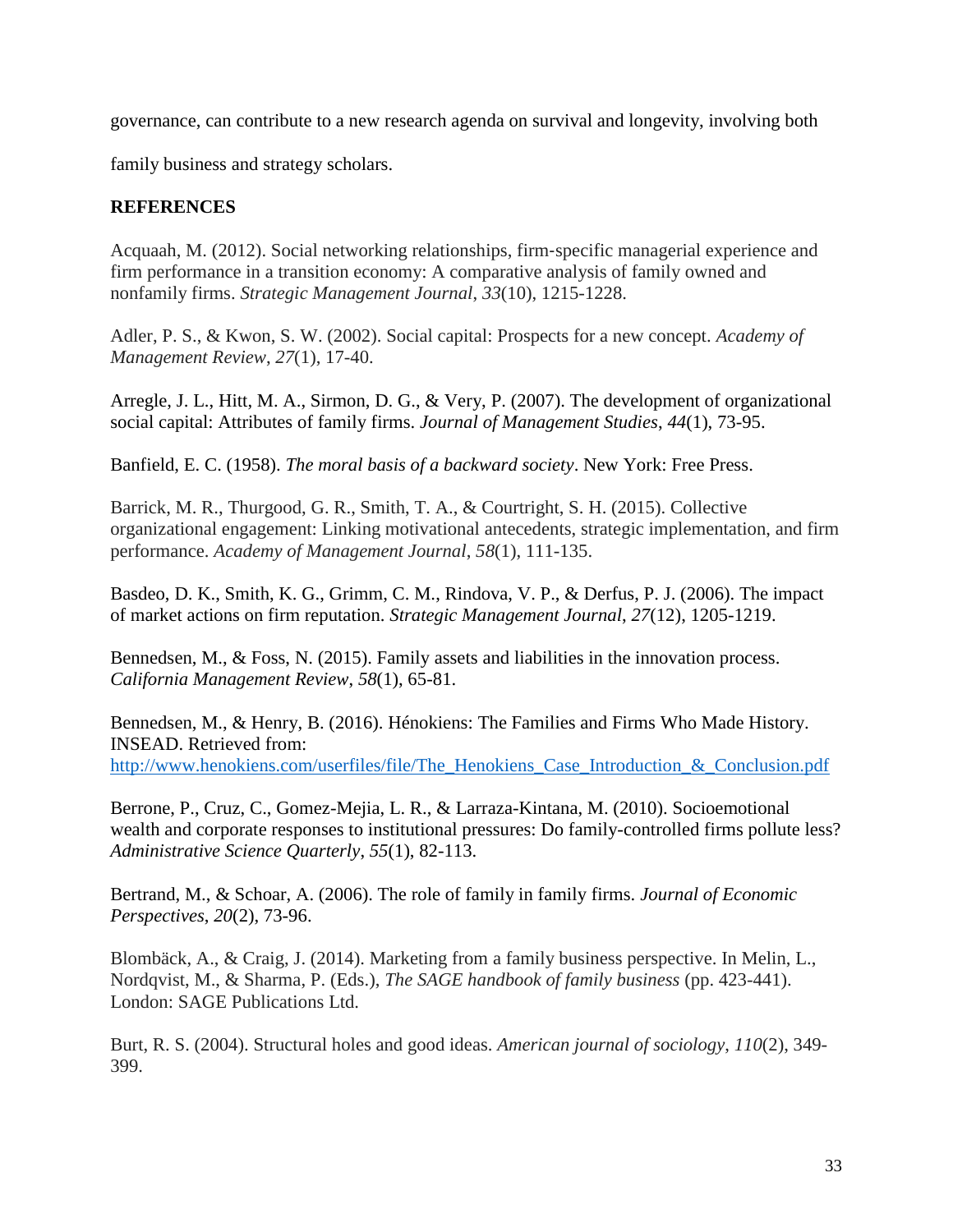Cadbury, S. A. (2000). *Family firms and their governance: Creating tomorrow's company from today's*. London: Egon Zehnder International.

Campopiano, G., & De Massis, A. (2015). Corporate social responsibility reporting: A content analysis in family and non-family firms. *Journal of Business Ethics*, *129*(3), 511-534.

Campopiano, G., De Massis, A., & Chirico, F. (2014). Firm philanthropy in small-and mediumsized family firms: The effects of family involvement in ownership and management. *Family Business Review*, *27*(3), 244-258.

Carr, J. C., Cole, M. S., Ring, J. K., & Blettner, D. P. (2011). A measure of variations in internal social capital among family firms. *Entrepreneurship Theory and Practice*, *35*(6), 1207-1227.

Chandler, A. D., & Salsbury, S. (1971). *Pierre S. du Pont and the making of the modern corporation*. New York: Harper & Row.

Chrisman, J.J. (2018). Stewardship Theory: a critical review of its tenets, boundaries, and applications to family firms governance. *Mimeo.*

Chrisman, J. J., Chua, J. H., & Steier, L. P. (2011). Resilience of family firms: An introduction. *Entrepreneurship Theory and Practice*, *35*(6), 1107-1119.

Chua, J. H., Chrisman, J. J., Steier, L. P., & Rau, S. B. (2012). Sources of heterogeneity in family firms: An introduction. *Entrepreneurship Theory and Practice, 36*(6), 1103-1113.

Coleman, J. S. (1988). Social capital in the creation of human capital. *American Journal of Sociology*, *94*, S95-S120.

Corbetta, G., & Salvato, C. (2004). Self‐serving or self‐actualizing? Models of man and agency costs in different types of family firms: A commentary on "comparing the agency costs of family and non‐family firms: Conceptual issues and exploratory evidence". *Entrepreneurship Theory and Practice*, *28*(4), 355-362.

Davis, J. H., Schoorman, F. D., & Donaldson, L. (1997). Toward a stewardship theory of management. *Academy of Management Review*, *22*(1), 20-47.

Dyer, W. G. (2006). Examining the "family effect" on firm performance. *Family Business Review*, *19*(4), 253-273.

Dyer, W. G., & Whetten, D. A. (2006). Family firms and social responsibility: Preliminary evidence from the S&P 500. *Entrepreneurship Theory and Practice*, *30*(6), 785-802.

Dupont-Calbo, J. & Amiot, M. (2017). Tavares L'autre Carlos. Retrieved from: [https://www.lesechos.fr/05/05/2017/LesEchosWeekEnd/00075-008-ECWE\\_tavares-l-autre](https://www.lesechos.fr/05/05/2017/LesEchosWeekEnd/00075-008-ECWE_tavares-l-autre-carlos.htm)[carlos.htm.](https://www.lesechos.fr/05/05/2017/LesEchosWeekEnd/00075-008-ECWE_tavares-l-autre-carlos.htm)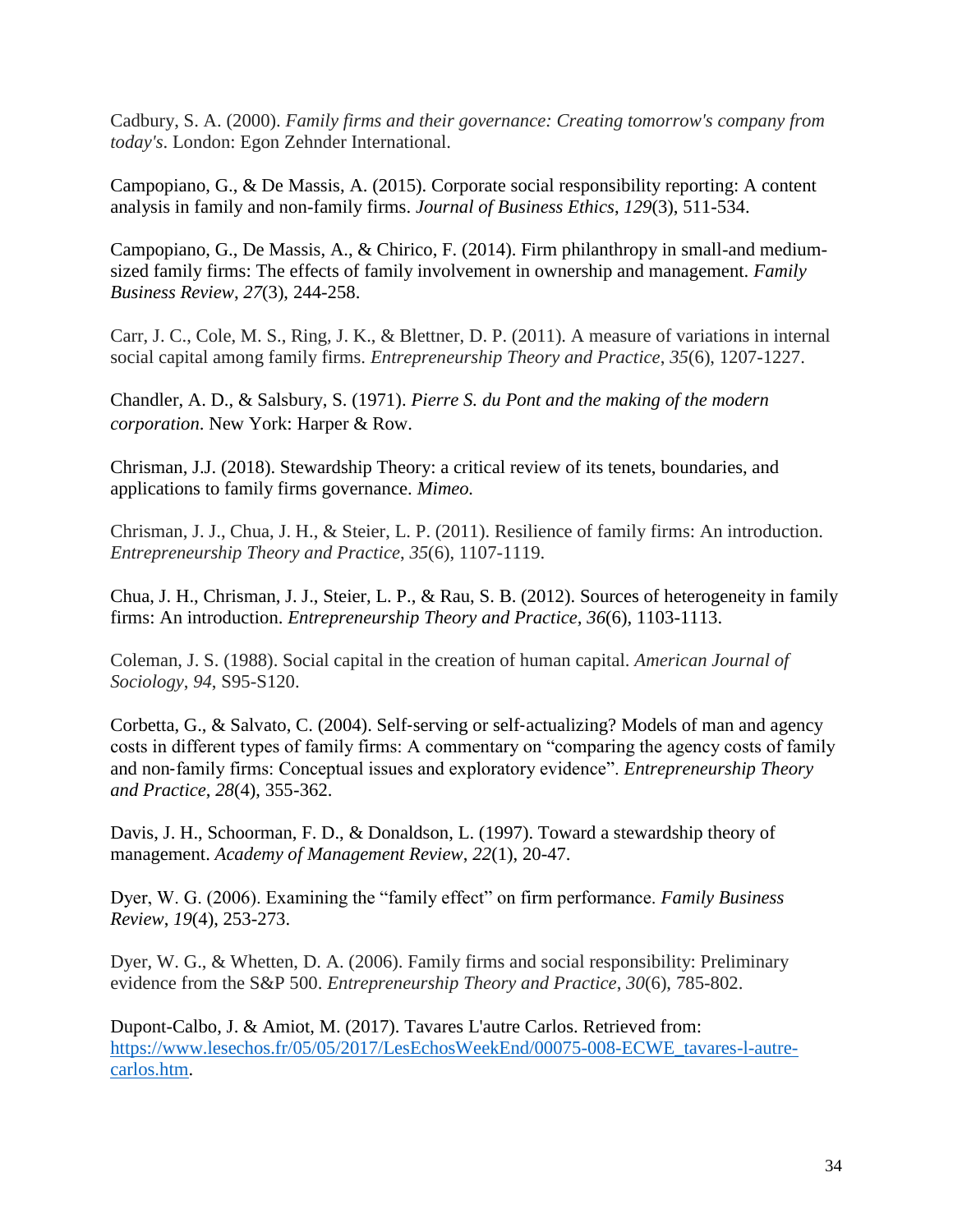Fainsilber, D. (2014). Les difficiles relations du patron de PSA avec la famille Peugeot. Retrieved from:

[https://www.lesechos.fr/18/02/2014/lesechos.fr/0203324329502\\_les-difficiles-relations-du](https://www.lesechos.fr/18/02/2014/lesechos.fr/0203324329502_les-difficiles-relations-du-patron-de-psa-avec-la-famille-peugeot.htm)[patron-de-psa-avec-la-famille-peugeot.htm.](https://www.lesechos.fr/18/02/2014/lesechos.fr/0203324329502_les-difficiles-relations-du-patron-de-psa-avec-la-famille-peugeot.htm)

Fama, E. F., & Jensen, M. C. (1983). Separation of ownership and control. *The journal of Law and Economics*, *26*(2), 301-325.

Frescobaldi D., Solinas F., & Tosi P. (2004). *I Frescobaldi: Una famiglia fiorentina*. Florence: Le lettere.

Gao, C., Zuzul, T., Jones, G., & Khanna, T. (2017). Overcoming institutional voids: A reputation‐based view of long‐run survival. *Strategic Management Journal*, *38*(11), 2147-2167.

Gargiulo, M., & Benassi, M. (2000). Trapped in your own net? Network cohesion, structural holes, and the adaptation of social capital. *Organization Science*, *11*(2), 183-196.

Gedajlovic, E., & Carney, M. (2010). Markets, hierarchies, and families: Toward a transaction cost theory of the family firm. *Entrepreneurship Theory and Practice*, *34*(6), 1145-1172.

Gómez-Mejía, L. R., Haynes, K. T., Núñez-Nickel, M., Jacobson, K. J., & Moyano-Fuentes, J. (2007). Socioemotional wealth and business risks in family-controlled firms: Evidence from Spanish olive oil mills. *Administrative Science Quarterly*, *52*(1), 106-137.

Gomez‐Mejia, L. R., Makri, M., & Larraza Kintana, M. (2010). Diversification decisions in family‐controlled firms. *Journal of Management Studies*, *47*(2), 223-252.

Habbershon, T. G., Williams, M., & MacMillan, I. C. (2003). A unified systems perspective of family firm performance. *Journal of Business Venturing*, *18*(4), 451-465.

Hall, A., Melin, L. & Nordqvist, M. (2001). Entrepreneurship as radical change in the family business: Exploring the role of cultural patterns. *Family Business Review*, *24*(3), 193-208.

Henisz, W. (2014). *Corporate diplomacy: Building reputations and relationships with external stakeholders*. Sheffield: Greenleaf Publishing.

Hennart, J. F. (1994). The 'comparative institutional' theory of the firm: some implications for corporate strategy. *Journal of Management Studies*, *31*(2), 193-208.

Hennart, J. F., Majocchi, A., & Forlani, E. 2017. The myth of the stay-at-home family firm: How family-managed SMEs can overcome their internationalization limitations. *Journal of International Business Studies,* advance online publication August 21. doi:10.1057/s41267-017- 0091-y.

Hernandez, M. (2012). Toward an understanding of the psychology of stewardship. *Academy of Management Review*, *37*(2), 172-193.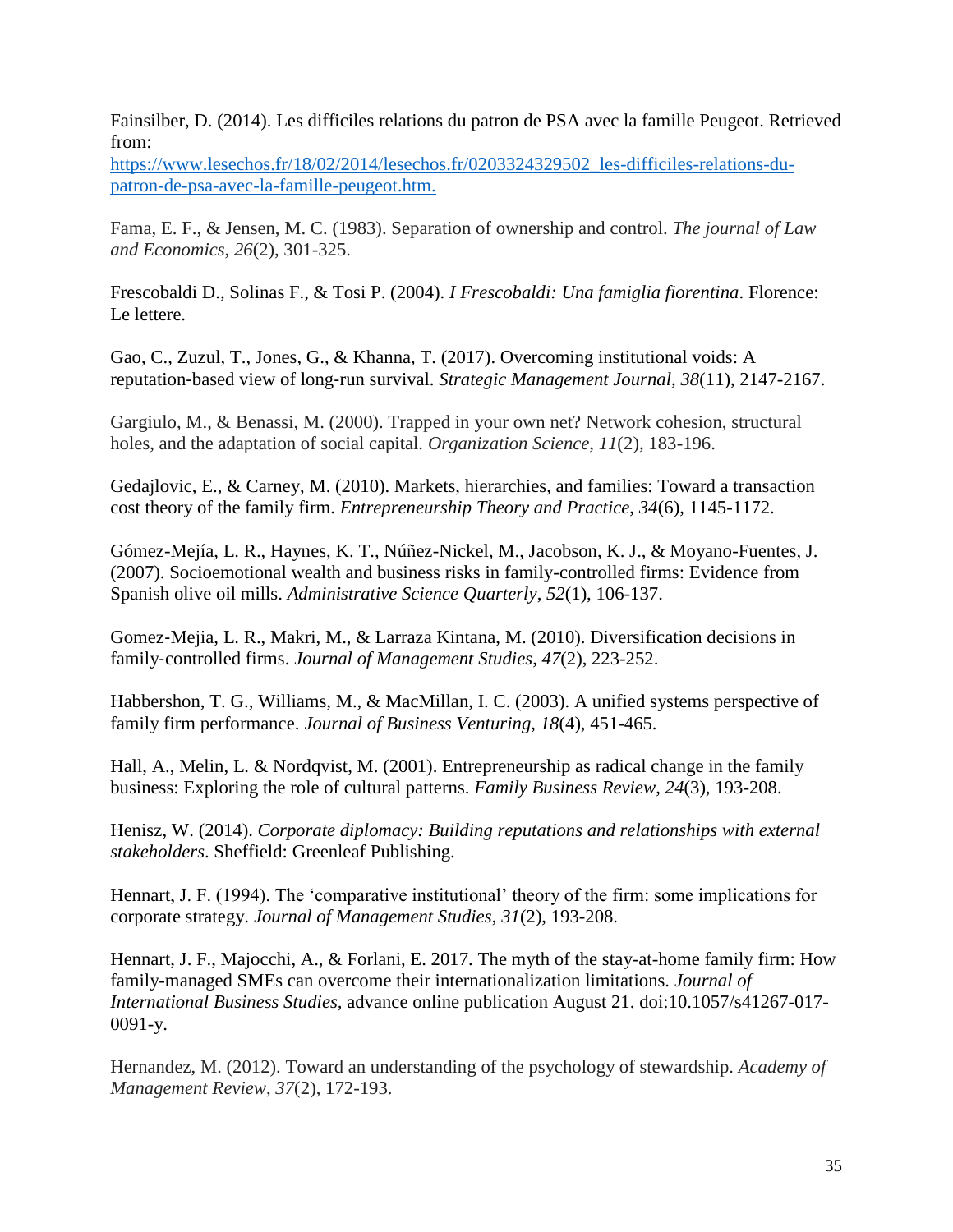Ivarsson, I., & Alvstam, C. G. (2010). Upgrading in global value-chains: A case study of technology-learning among IKEA-suppliers in China and Southeast Asia. *Journal of Economic Geography*, *11*(4), 731-752.

Jaskiewicz, P., Combs, J. G., & Rau, S. B. (2015). Entrepreneurial legacy: Toward a theory of how some family firms nurture transgenerational entrepreneurship. *Journal of Business Venturing*, *30*(1), 29-49.

Jennings, J. E., Dempsey, D., & James, A. E. (2018). Bifurcated HR practices in family firms: Insights from the normative-adaptive approach to stepfamilies. *Human Resource Management Review*, *28*(1), 68-82.

Kahn, W. A. (1990). Psychological conditions of personal engagement and disengagement at work. *Academy of Management Journal*, *33*(4), 692-724.

Kang, D.C. (2003). Transactions costs and crony capitalism in East Asia. *Comparative Politics*, *35*(4), 439–458.

Kano, L. (2018). Global value chain governance: A relational perspective. *Journal of International Business Studies*, *49*(6), 684-705.

Kano, L., & Verbeke, A. (2015). The three faces of bounded reliability: Alfred Chandler and the micro-foundations of management theory. *California Management Review*, *58*(1), 97-122.

Kano, L., & Verbeke, A. (2018). Family firm internationalization: Heritage assets and the impact of bifurcation bias. *Global Strategy Journal*, *8*(1), 158-183.

Le Breton-Miller, I., & Miller, D. (2006). Why do some family businesses out-compete? Governance, long‐term orientations, and sustainable capability. *Entrepreneurship Theory and Practice*, *30*(6), 731-746.

Le Breton-Miller, I., & Miller, D. (2011). Commentary: Family firms and the advantage of multitemporality. *Entrepreneurship Theory and Practice*, *35*(6), 1171-1177.

Lee, K. S., Lim, G. H., & Lim, W. S. (2003). Family business succession: Appropriation risk and choice of successor. *Academy of Management Review*, *28*(4), 657-666.

Leleux, B. F., & Glemser, A. (2011). The Mercks of Darmstadt: What family can do. IMD Case Studies, IMD 505.

Lubatkin, M. H., Durand, R., & Ling, Y. (2007). The missing lens in family firm governance theory: A self-other typology of parental altruism. *Journal of Business Research*, *60*(10), 1022- 1029.

Lumpkin, G. T., & Brigham, K. H. (2011). Long–term orientation and intertemporal choice in family firms. *Entrepreneurship Theory and Practice*, *35*(6), 1149-1169.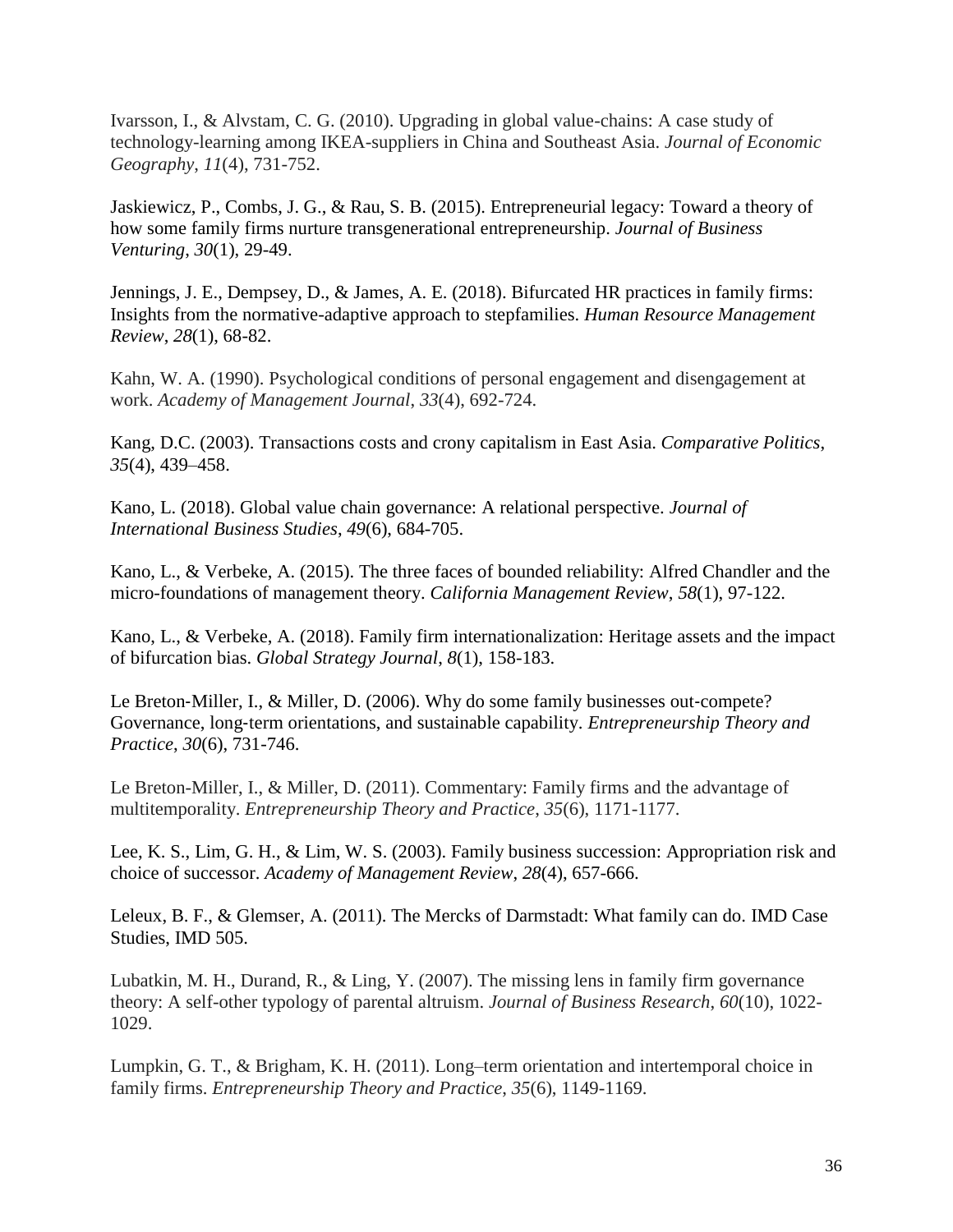Lumpkin, G. T., Martin, W., & Vaughn, M. (2008). Family orientation: individual-level influences on family firm outcomes. *Family Business Review*, *21*(2): 127-138.

Memili, E., Chrisman, J. J., & Chua, J. H. (2011). Transaction costs and outsourcing decisions in small-and medium-sized family firms. *Family Business Review*, *24*(1), 47-61.

Micelotta, E., & Raynard, M. (2011). Concealing or revealing the family? Corporate brand identity strategies in family firms. *Family Business Review, 24*(3), 197-216.

Miller, D., & Le Breton-Miller, I. (2005). *Managing for the Long Run: Lessons in Competitive Advantage from Great Family Businesses*. Boston, MA: Harvard Business Press.

Miller, D., & Le Breton-Miller, I. (2006). Family governance and firm performance: Agency, stewardship, and capabilities. *Family Business Review*, *19*(1), 73-87.

Miller, D., Lee, I., Chang, S., & Le Breton-Miller, I. (2009). Filling the institutional void: The social behavior and performance of family vs non-family technology firms in emerging markets. *Journal of International Business Studies*, *40*, 802-818.

Nahapiet, J., & Ghoshal, S. (1998). Social capital, intellectual capital, and the organizational advantage. *Academy of Management Review*, *23*(2), 242-266.

Ordeix-Rigo, E., & Duarte, J. (2009). From public diplomacy to corporate diplomacy: Increasing corporation's legitimacy and influence. *American Behavioral Scientist*, *53*(4), 549-564.

Ostrom, E. (2000). Collective action and the evolution of social norms. *Journal of Economic Perspectives*, *14*(3), 137-158.

Parmentier, M. A. (2011). When David met Victoria: Forging a strong family brand. *Family Business Review*, *24*(3), 217-232.

Pearson, A. W., Carr, J. C., & Shaw, J. C. (2008). Toward a theory of familiness: A social capital perspective. *Entrepreneurship theory and practice*, *32*(6), 949-969.

Pongelli, C., Calabrò, A., & Basco, R. (2018). Family firms' international make-or-buy decisions: Captive offshoring, offshore outsourcing, and the role of home region focus. *Journal of Business Research*. doi:10.1016/j.jbusres.2018.02.033.

Pollak, R. A. (1985). A transaction cost approach to families and households. *Journal of Economic Literature*, *23*(2), 581-608.

Portes, A. (1998). Social capital: Its origins and applications in modern sociology. *Annual Review of Sociology*, *24*, 1–24.

Putnam, R.D. (2000) *Bowling alone.* New York: Simon and Schuster.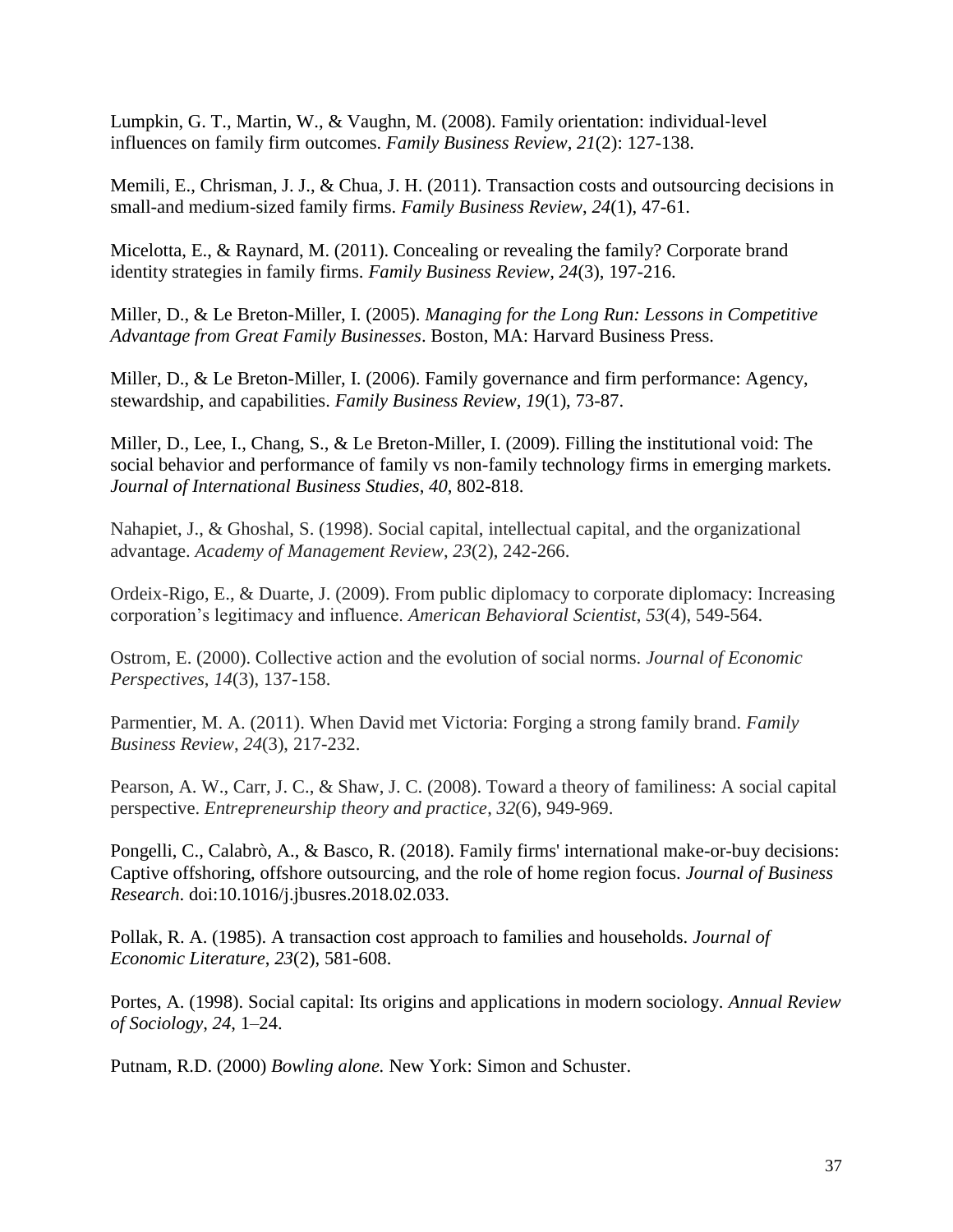Ramos, H. M., Man, T. W. Y., Mustafa, M., & Ng, Z. Z. (2014). Psychological ownership in small family firms: Family and non-family employees' work attitudes and behaviours. *Journal of Family Business Strategy*, *5*(3), 300-311.

Reuber, A. R. (2016). An assemblage-theoretic perspective on the internationalization processes of family firms. *Entrepreneurship Theory and Practice*, *40*(6), 1269-1286.

Rindova, V. P., Williamson, I. O., Petkova, A. P., & Sever, J. M. (2005). Being good or being known: An empirical examination of the dimensions, antecedents, and consequences of organizational reputation. *Academy of Management Journal*, *48*(6), 1033-1049.

Salvato, C., & Melin, L. (2008). Creating value across generations in family-controlled businesses: The role of family social capital. *Family Business Review*, *21*(3), 259-276.

Saner, R., Yiu, L., & Søndergaard, M. (2000). Business diplomacy management: A core competency for global companies. *Academy of Management Perspectives*, *14*(1), 80-92.

Schulze, W. S., Lubatkin, M. H., Dino, R. N., & Buchholtz, A. K. (2001). Agency relationships in family firms: Theory and evidence. *Organization science*, *12*(2), 99-116.

Seigal, J. (2007). Contingent political capital and international alliances: Evidence from South Korea. *Administrative Science Quarterly*, *52*, 621–666.

Sharma, P. (2008). Commentary: Familiness: Capital stocks and flows between family and business. *Entrepreneurship Theory and Practice*, *32*(6), 971-977.

Sharma, P., & Manikutty, S. (2005). Strategic divestments in family firms: Role of family structure and community culture. *Entrepreneurship Theory and Practice*, *29*(3), 293-311.

Sirmon, D. G., & Hitt, M. A. (2003). Managing resources: Linking unique resources, management, and wealth creation in family firms. *Entrepreneurship Theory and Practice*, *27*(4), 339-358.

Stadler, C., Mayer, M. C., Hautz, J., & Matzler, K. (2018). International and product diversification: Which strategy suits family managers? *Global Strategy Journal*, *8*(1), 184-207.

Stamm, I., & Lubinski, C. (2011). Crossroads of family business research and firm demography—A critical assessment of family business survival rates. *Journal of Family Business Strategy*, *2*(3), 117-127.

Steger, U. (2003). *Corporate diplomacy: The strategy for a volatile, fragmented business environment*. West Sussex: John Wiley & Sons.

Tagliabue, J. (2003). Giovanni Agnelli, Fiat patriarch and a force in Italy dies at 81. *The New York Times-Online*. Retrieved from: [http://www.nytimes.com/2003/01/25/business/giovanni](http://www.nytimes.com/2003/01/25/business/giovanni-agnelli-fiat-patriarch-and-a-force-in-italy-dies-at-81.html)[agnelli-fiat-patriarch-and-a-force-in-italy-dies-at-81.html.](http://www.nytimes.com/2003/01/25/business/giovanni-agnelli-fiat-patriarch-and-a-force-in-italy-dies-at-81.html)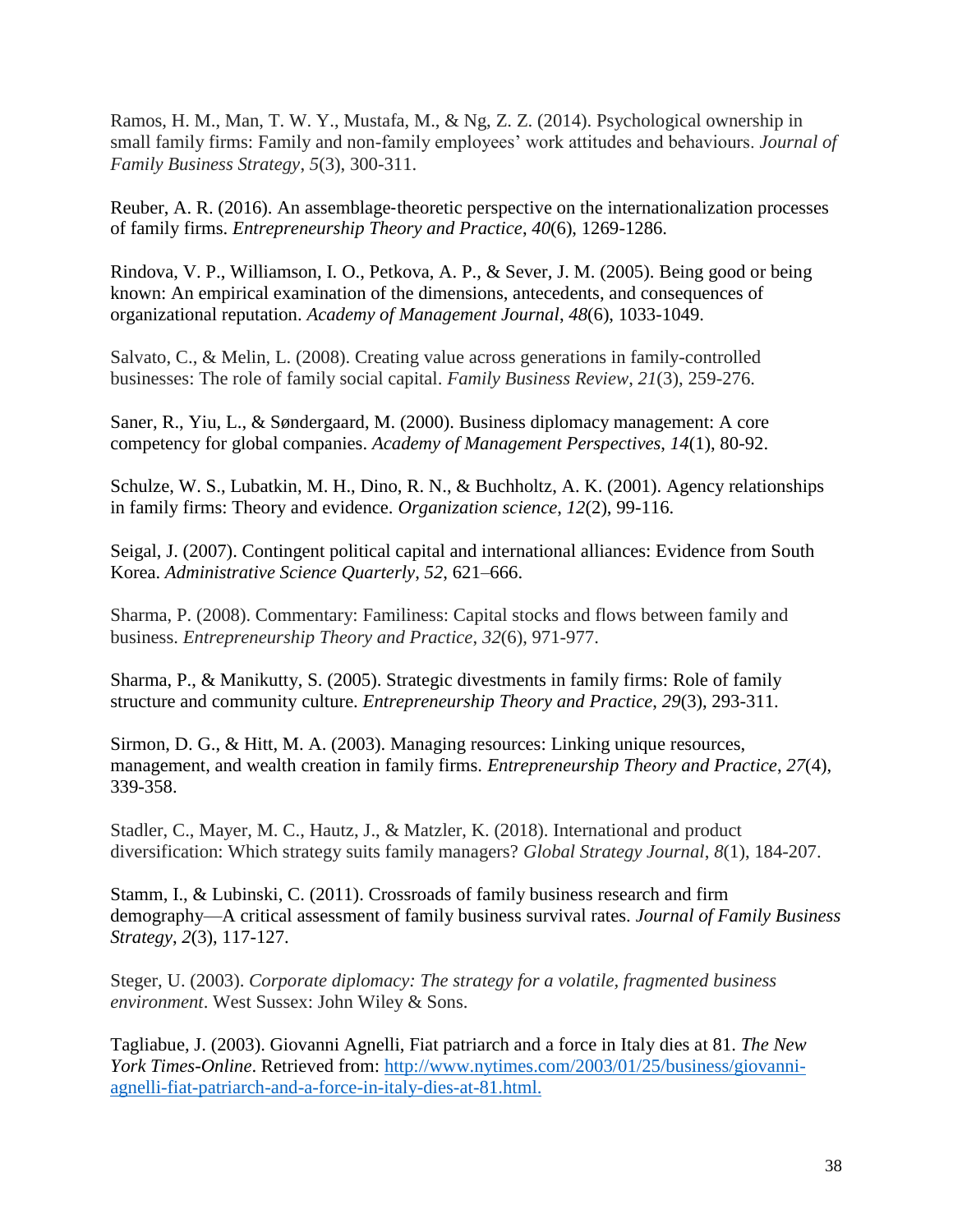Tàpies, J., & Fernández Moya, M. (2012). Values and longevity in family business: Evidence from a cross-cultural analysis. *Journal of Family Business Management*, *2*(2), 130-146.

Uhlaner, L. M., van Goor-Balk, H. J. M., & Masurel, E. (2004). Family business and corporate social responsibility in a sample of Dutch firms. *Journal of Small Business and Enterprise Development*, *11*(2), 186-194.

Verbeke, A., & Greidanus, N. S. (2009). The end of the opportunism vs trust debate: Bounded reliability as a new envelope concept in research on MNE governance. *Journal of International Business Studies*, *40*(9), 1471-1495.

Verbeke, A., & Kano, L. (2010). Transaction cost economics (TCE) and the family firm. *Entrepreneurship Theory and Practice*, *34*(6), 1173-1182.

Verbeke, A., & Kano, L. (2012). The transaction cost economics theory of the family firm: Family–based human asset specificity and the bifurcation bias. *Entrepreneurship Theory and Practice*, *36*(6), 1183-1205.

Volpato, G. (2008). *Fiat Group Automobiles: Le nuove sfide*. Bologna: Il Mulino.

Ward, J. L. (2004). *Perpetuating the family business: 50 lessons learned from long-lasting success*. New York: Palgrave Macmillan.

Westermann-Behaylo, M. K., Rehbein, K., & Fort, T. (2015). Enhancing the concept of corporate diplomacy: Encompassing political corporate social responsibility, international relations, and peace through commerce. *Academy of Management Perspectives*, *29*(4), 387-404.

Westwood, R. (1997). Harmony and patriarchy: The cultural basis for 'paternalistic headship' among the overseas Chinese. *Organization Studies*, *18*(3), 445-480.

Williamson, O. E. (1981). The modern corporation: origins, evolution, attributes. *Journal of Economic Literature*, *19*(4), 1537-1568.

Williamson, O. E. (1996). *The Mechanisms of Governance*. New York: Oxford University Press.

Wislocki, A. (2017). Gorgona: the wine made by prisoners. *Decanter Online*. Retrieved from: [http://www.decanter.com/features/gorgona-tuscanys-island-white-365678/.](http://www.decanter.com/features/gorgona-tuscanys-island-white-365678/)

WorldAtlas. (2018). The oldest companies still operating today. Retrieved from [https://www.worldatlas.com/articles/the-oldest-companies-still-operating-today.html.](https://www.worldatlas.com/articles/the-oldest-companies-still-operating-today.html)

Zavyalova, A., Pfarrer, M. D., Reger, R. K., & Shapiro, D. L. (2012). Managing the message: The effects of firm actions and industry spillovers on media coverage following wrongdoing. *Academy of Management Journal*, *55*(5), 1079-1101.